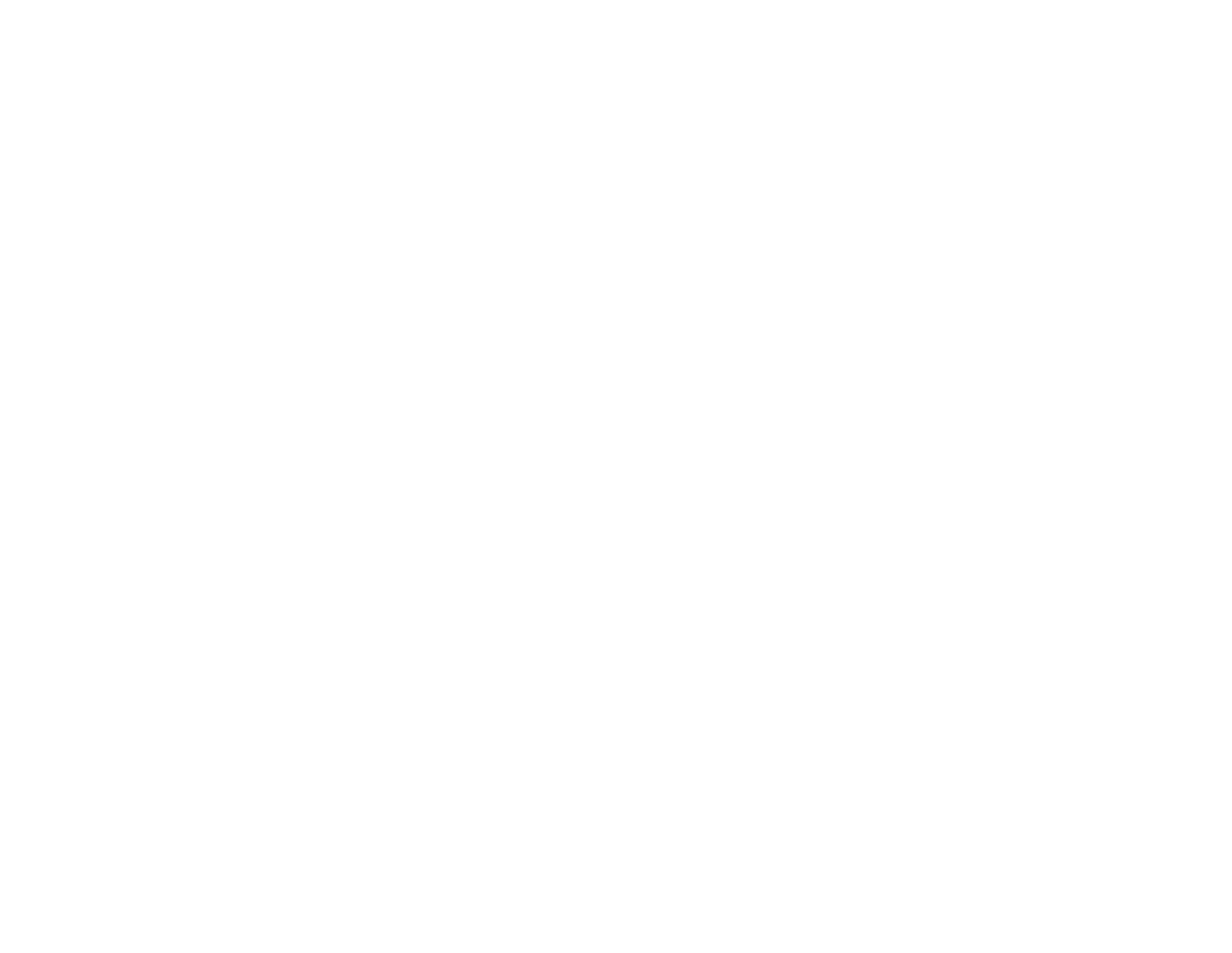**2008-2009** 

# **AMERICAN SAMOA COMMUNITY COLLEGE BOARD OF HIGHER EDUCATION**

**FINANCIAL AID HANDBOOK**

Updated/Edited by: Taua'i, Ioapo Jr., Financial Aid Manager August 22, 2008 Reviewed by: Dr. Emilia Le'i, Dean of Student Services Dr. Falema'o "Phil" Pili, Chief Financial Officer Dr. Seth Galea'i, President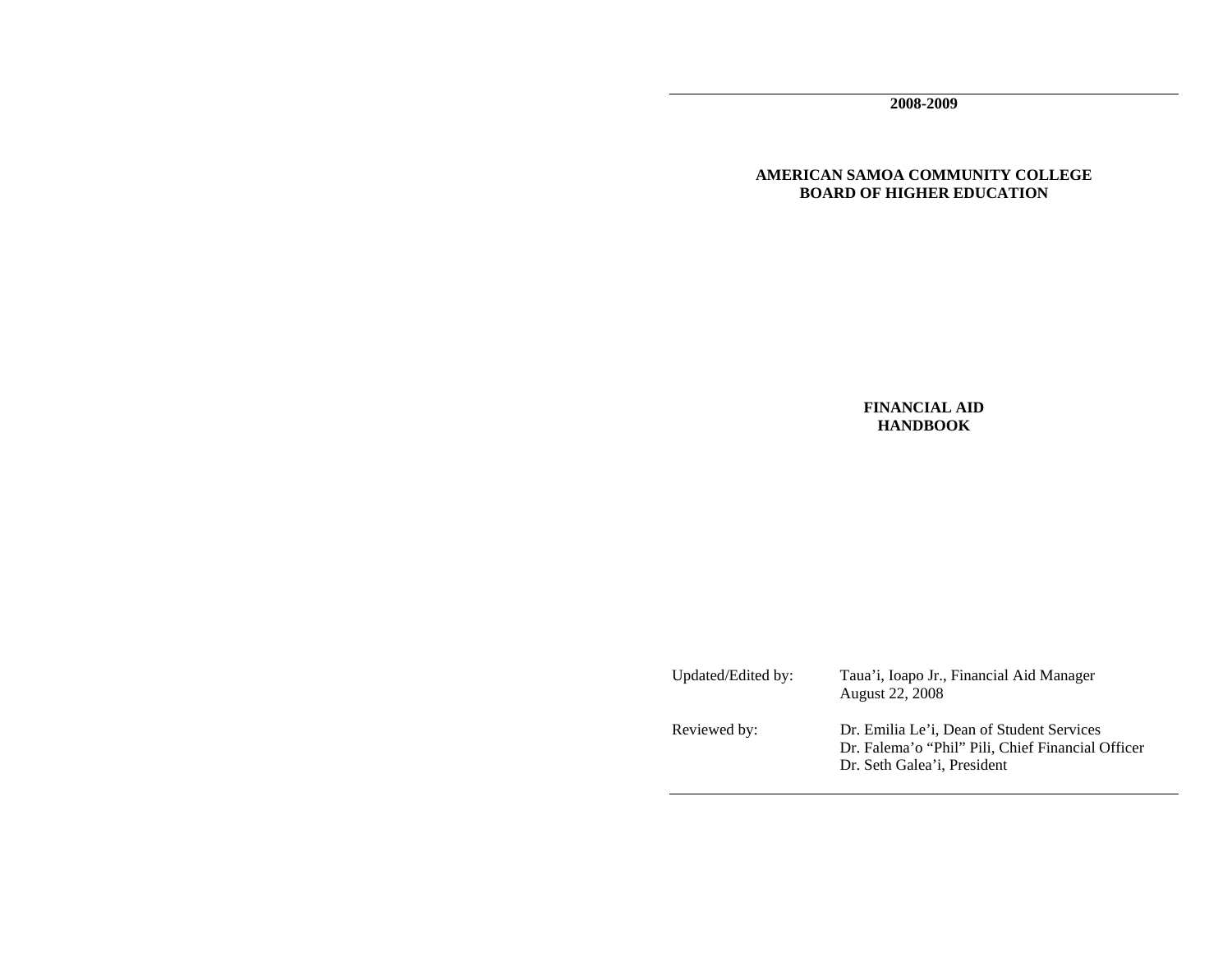# **FINANCIAL AID HANDBOOK AMERICAN SAMOA COMMUNITY COLLEGE**

## **INTRODUCTION**

 The American Samoa Community College (ASCC) is committed to providing quality services for its students. One method of providing these services is to seek and develop ways to ease the financial burden of a college education. You may be eligible to receive Federal Student Aid (FSA) to help pay for educational costs such as tuition and fees, room and board, books and supplies, transportation, and other miscellaneous personal expenses.

 Located in Room 6, next to the Registrar/Admissions Office, the Financial Aid Office offers you a comprehensive group of federal, ASCC, and other financial aid programs.

## **WHERE CAN I FIND INFORMATION ABOUT FINANCIAL AID?**

 You should study this ASCC Financial Aid Handbook along with the U.S. Department of Education's booklet called *The Student Guide*, which is available on line via the internet at *www.fa.ed.gov*. Read these carefully so that you can become familiar with the process of applying for financial aid and other available programs, and learn what you must do to remain eligible to receive financial aid while attending ASCC. Federal and ASCC policies relating to the receipt of financial aid require a lot of effort from you. If you have any questions after reading this Financial Aid Handbook and The Student Guide, the ASCC Financial Aid Office staff is available to help you. You may contact us by calling the front desk at 684-699-9155 ext. 313, via email at: faid@amsamoa.edu, or via regular mail at:

> American Samoa Community College Financial Aid Office Post Office Box 2609 Pago Pago, American Samoa 96799-2609

# **WHAT IS THE PURPOSE OF FINANCIAL AID?**

The primary responsibility for meeting the financial costs of your education lies with the student (and his or her family). Financial aid is made available to eligible students with financial need when family resources are not sufficient to meet educational expenses. "Financial Need" is defined as the difference between the student's Cost of Attendance (COA) and his/her Expected Family Contribution (EFC). The EFC is the amount of money the student and family are expected to contribute toward the student's annual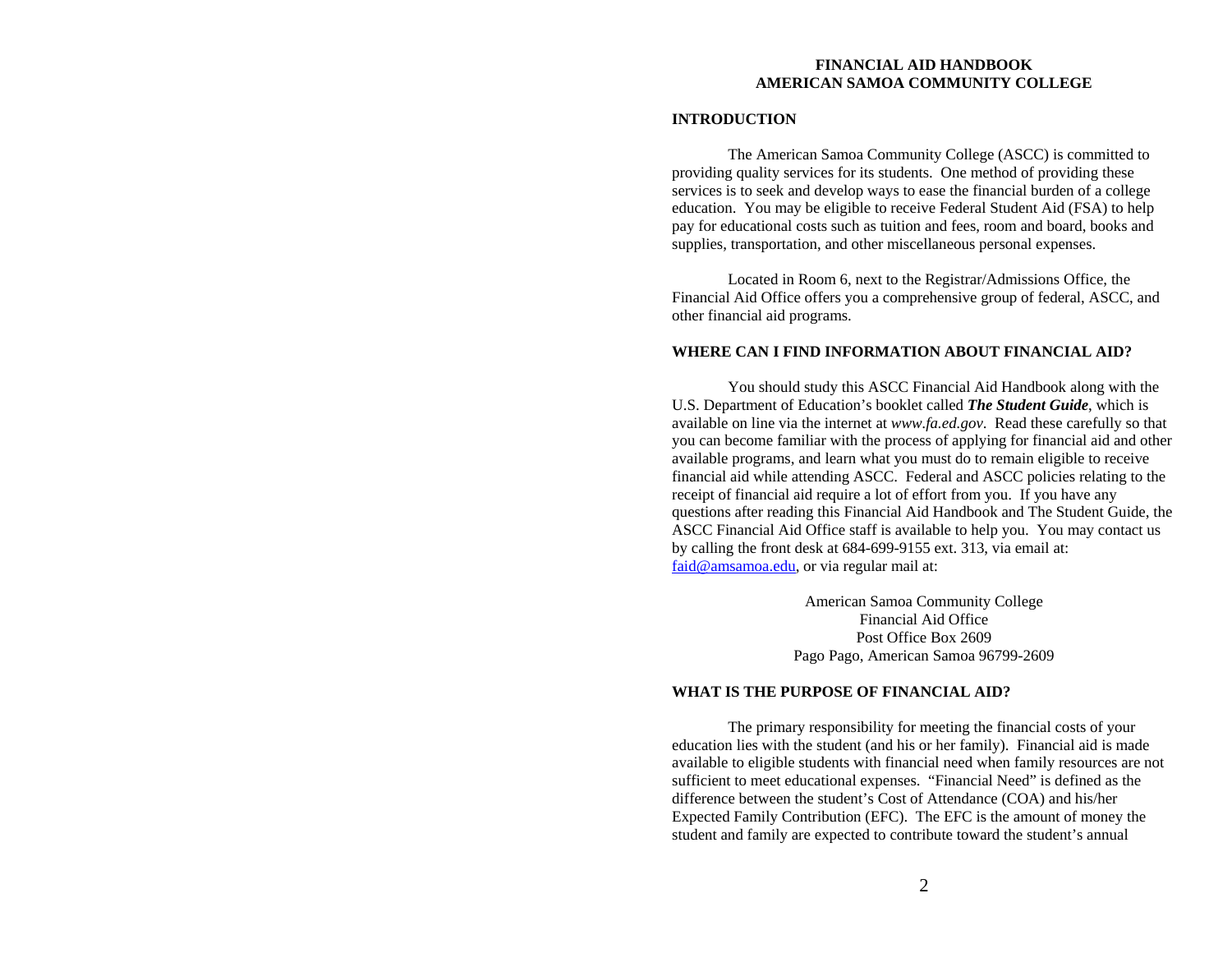college costs. As you can see from these definitions, the ultimate responsibility for meeting educational costs rests with the individual student and family.

# **Cost of Attendance - Expected Family Contribution = Financial Need**

## **WHAT FINANCIAL AID PROGRAMS ARE AVAILABLE AT ASCC?**

ASCC participates in the following Federal and local financial aid programs:

- \* Federal Pell Grant
- \* Federal Supplemental Educational Opportunity Grants (FSEOG)
- \* Federal Work Study (FWS)
- \* Academic Competitiveness Grant (ACG)

 \* Teacher Education Assistance for College Higher Education Grant (TEACH)

Some of the scholarships available through ASCC include the following:

\* Community & Natural Resources Scholarship (CNR) – managed by ASCC Community & Natural Resource Division

\* Education Scholarship – managed by ASCC Education Department

 \* Miss ASCC Scholarship – managed by ASCC Student Government Association

 \* Need-Based Employment – managed by ASCC Student Employment Center and Business Office

\* President's Merit Scholarship – managed by ASCC President

\* SSS Award – managed by ASCC Student Support Services

**Note**: For the 2008-09 award year, the maximum amount authorized for any of the above scholarships or resources controlled by ASCC is \$969.00, to avoid an over award condition. Please refer all questions on the award amount to the Financial Aid Office.

Information regarding these scholarships and other forms of assistance is available at the Dean of Student Services Office. Contact the Financial Aid Office as early as before enrollment in your first semester to learn what assistance is available to you and how you can apply.

You will learn that The Student Guide describes a number of other programs of Federal student financial assistance. However, ASCC does not participate in the Federal Stanford, PLUS, Federal Perkins, or Federal Consolidation Loan Programs, so you can skip the information about them in The Student Guide.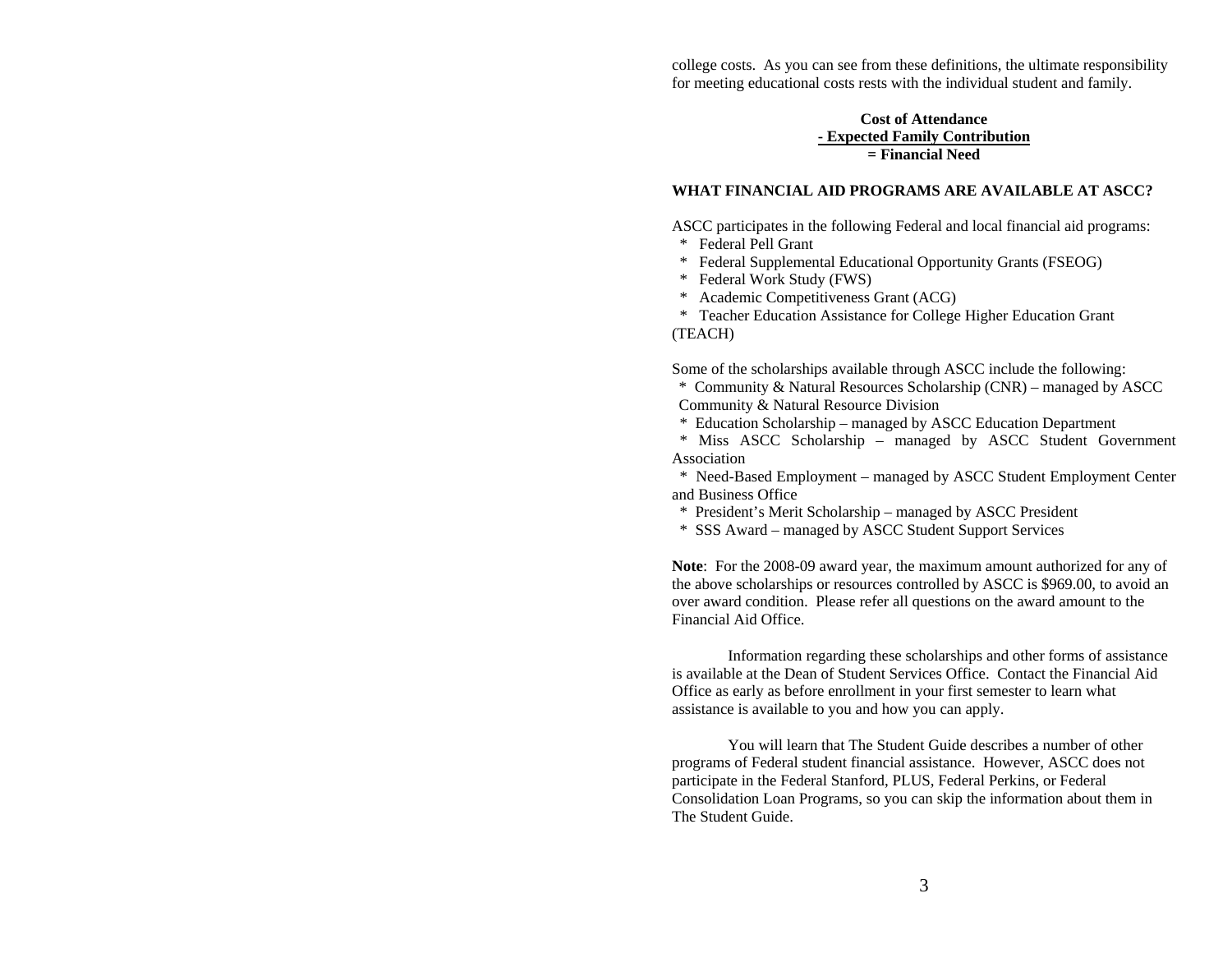## **HOW DO I KNOW IF I AM ELIGIBLE FOR FINANCIAL AID?**

To be eligible for and to receive federal student aid at ASCC, a student must:

- 1) Be a U.S. citizen or U.S. National (applicants born in American Samoa and Swain's Island are considered, for Financial Aid purposes, U.S. citizens), or an eligible non-citizen (applicants who hold a Green Card).
- 2) Have a high school diploma or a General Education Development (GED) certificate, Form DD-214, School Certificate (British School System) or transcript from another college or university which demonstrates Ability to Benefit from continued education at ASCC.
- 3) Meet the legal definition of a "regular student" by being officially admitted and enrolled or accepted for enrollment in an eligible academic or vocational program for the purpose of obtaining a degree or certificate from ASCC.
- 4) Maintain satisfactory academic progress (SAP) as defined by federal and ASCC standards in this booklet (see page 16).
- 5) Have a valid U.S. Social Security Number.
- 6) Be registered with the U.S. Selective Service. (if you are male, between the ages of  $18 - 25$ ). A student can log on to www.sss.gov to register. Failure to satisfy the U. S. Selective Service registration requirements at any time will warrant denial to receive FSA.
- 7) Have financial need, as determined by the Federal Need Analysis Methodology. You must complete an online Free Application for Federal Student Assistance (FAFSA) for this determination. If you meet the definition of "dependent student," you must provide information of your biological or legally adoptive parents on the FAFSA. If you are married, you must also provide income information from your spouse on the FAFSA. You must not owe a repayment on any Federal student grant or be in default on a Federal student loan. You must sign a Statement of Educational Purpose and a certification statement on overpayment and default (both statements are included on the FAFSA).

# **HOW DO I MAINTAIN MY ELIGIBILITY FOR CONTINUED FINANCIAL AID?**

 In order to remain eligible for federal student aid, you must continue to meet the eligibility requirements as described above. For each award (school) year, you must complete a new FAFSA or provide updated information on the online Renewal FAFSA, so that your financial need may be determined for the new award year. In addition, you must maintain satisfactory academic progress as outlined in this booklet. You must also familiarize yourself with ASCC's policy on Student Withdrawal and the Return of Pell, FSEOG, and ACG Funds (page 21 Exhibit A), which covers attendance and calculations of financial aid earned upon official or unofficial withdrawal from school. If you withdraw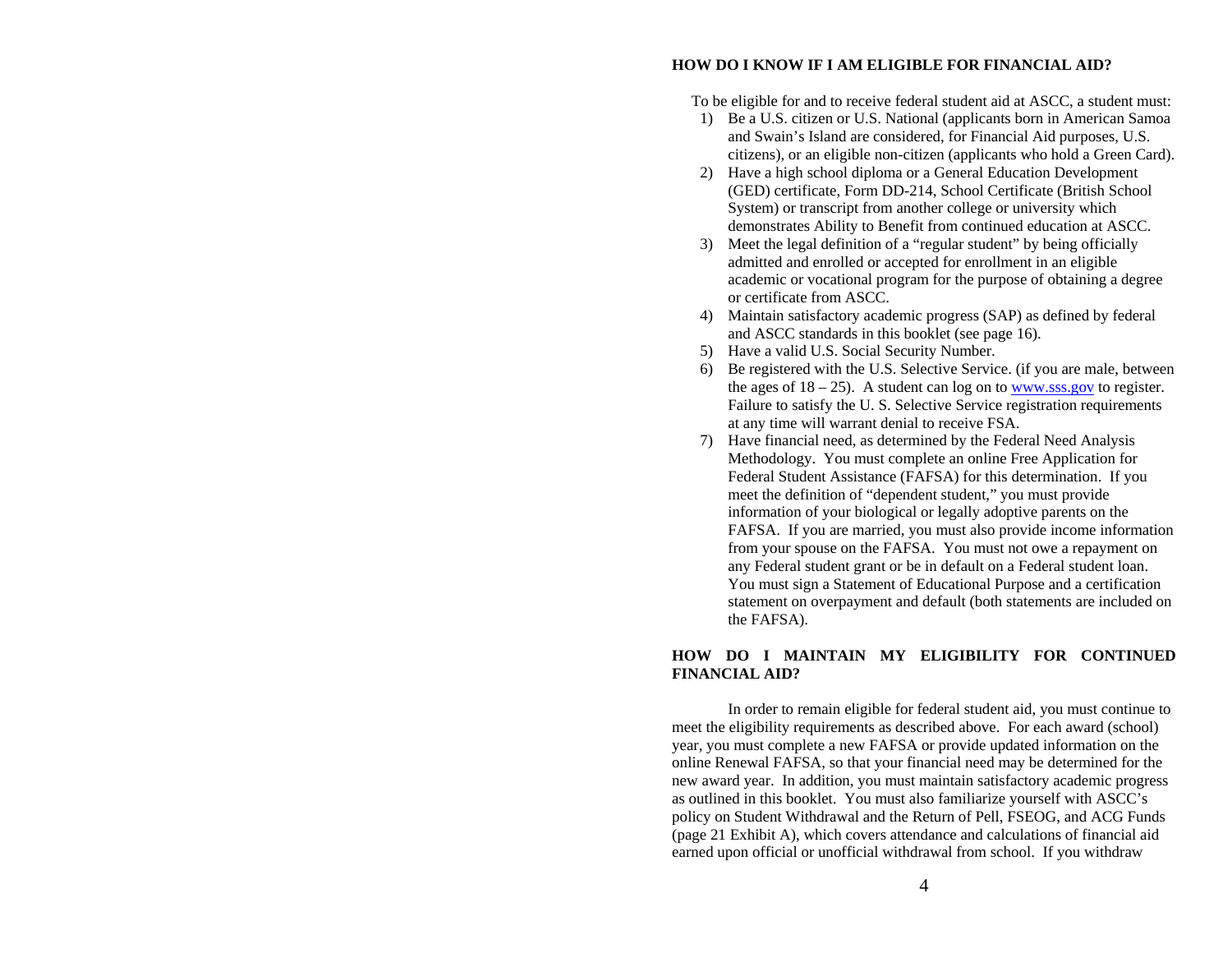completely from school after you received your financial aid award, the FAO will perform a post withdrawal calculation to determine the amount of funds you have earned up to the date of withdrawal. If the amount disbursed to you is greater than the amount you earned up to the withdrawal date, unearned funds must be returned to the ED.

If you are in default on a Title IV student loan, or if you owe the repayment of an overpayment on a Title IV grant (Federal Pell Grant or FSEOG) you will lose your eligibility for further Federal student aid until the default/overpayment is paid in full. If you earn a baccalaureate degree or first professional degree, you will no longer be eligible for Federal Pell Grants or FSEOG or ACG.

 If you accept a job under the Federal Work Study program, you will work under the direction of a supervisor who will assign and review your work. The supervisor must sign your time sheet to show the exact hours you have worked each day. You are not permitted to work during hours you are scheduled to be in class, even if your class is cancelled, for what ever reason.

The supervisor will report to the Financial Aid Office whether your work was performed in a satisfactory manner. If your work is not satisfactory, you will be counseled and given an opportunity to improve. If your work then continues to be unsatisfactory, you may be assigned to another job site, or you may be removed from FWS employment.

 You will not be allowed to work in excess of the number of approved hours, or to earn more money than the amount stated in your contract notification. You may not volunteer to work extra hours without pay, nor can a supervisor ask you to "volunteer" your service. The Fair Labor Standards Act of 1938, as amended, prohibits employers (including schools) from accepting voluntary services from any paid employee. Any student employed under FWS must be paid for hours worked.

### **AM I AN "INDEPENDENT"OR A "DEPENDENT" STUDENT?**

 According to Federal law, you are an independent student if you can answer "Yes" to any one of the following questions (2008 – 2009 academic year). If you must answer "No" to ALL of these questions, you are a dependent student:

- 1) Student born before January 1, 1985?
- 2) Working on Master's or Doctorate in 2008-2009?
- 3) Is student married?
- 4) Does Student have children he/she supports?
- 5) Does student have dependents other than children/spouse?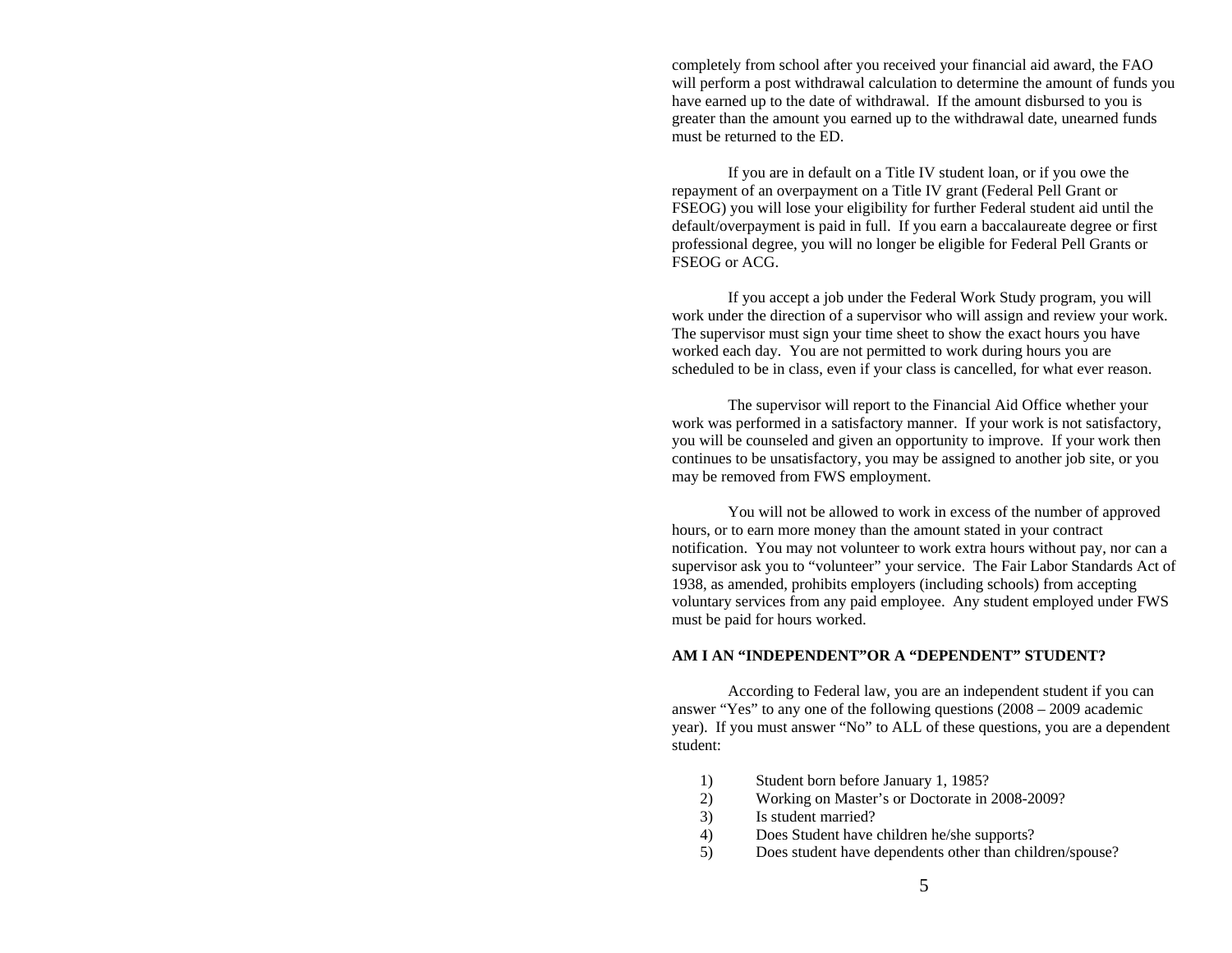- 6) Are parents deceased?/Student ward of court?
- 7) Is student on Active Duty in U.S. Armed Forces?
- 8) Is student a Veteran?

#### **WHAT IS THE "COST OF ATTENDANCE"?**

 The cost of attendance is the estimated amount that a student will need to cover his or her expenses while attending ASCC for a full academic year (two semesters). Student budgets for the Federal Pell Grant Program always use ASCC's charges for tuition and fees for a full-time student for a full academic year and a series of allowances, as shown below.

For the ACG, FSEOG, and FWS Programs, these costs are adjusted to reflect the student's actual enrollment status during each semester, and the number of semesters (including summer) for which the student will be enrolled during the academic year.

# **TUITION AND FEES**

The tuition at ASCC is \$65 per semester credit hour. Registration fees charged to all students are \$50 per semester for fall and spring, and \$15 for summer; technology fee is \$5.00 per credit. Additional fees may be charged for individual courses, such as lab fees.

|                                  | Full-time, 34 time |                | Enrolled  |
|----------------------------------|--------------------|----------------|-----------|
|                                  | or half-time       |                | less-than |
|                                  | enrollment         |                | half-time |
| Tuition & Fees $(\$975x2)$ ; For | \$1,950            |                | \$1,950   |
| ACG, FSEOG, and FWS,             |                    |                |           |
| adjusted based on enrollment     |                    |                |           |
| status and number of             |                    |                |           |
| semesters for which the          |                    |                |           |
| student is enrolled              |                    |                |           |
| Room and Board                   | 2,050              | 00             |           |
| Books/Supplies                   | 800                | 800            |           |
| Transportation                   | 400                | 400            |           |
| Miscellaneous Personal           | 500                | 0 <sup>0</sup> |           |
| Expenses                         |                    |                |           |
| <b>Total Cost of Attendance</b>  | \$5,700            |                | \$3.150   |

# **Student Budget (2008-2009 Award Year figures)**

Notes: 1. See the Financial Aid Office if you have additional expenses required for the care of your dependent(s) while you are in school, or expenses related to any disability. 2. Any changes (tuition and fees increase) that are approved in the middle of the current award year that would affect the Cost of Attendance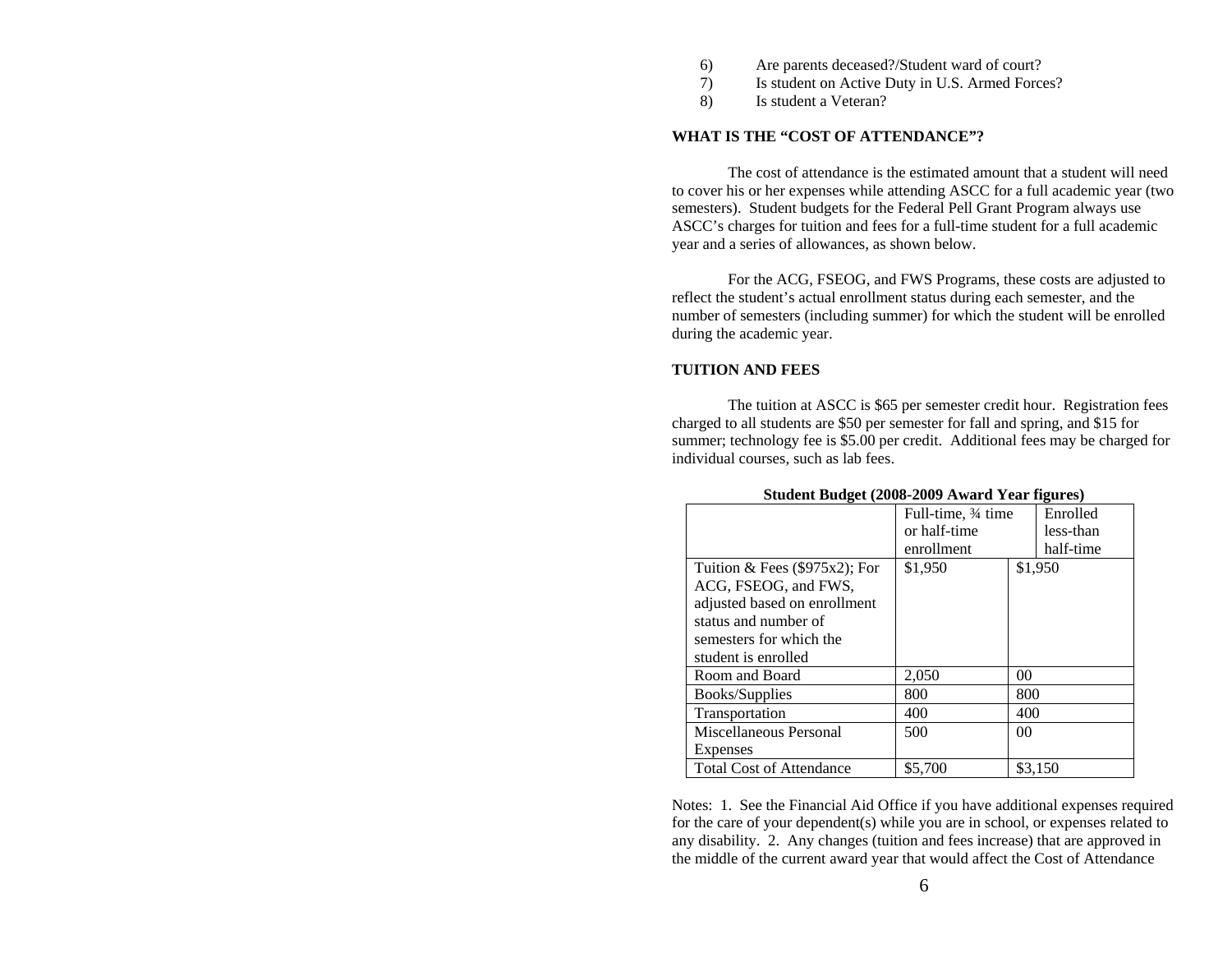(COA) would not be implemented until the beginning of the next award year. For example, an increase in Technology Fees in the middle of fall 2008 semester would be implemented in the COA for 2009-10 award year.

#### **HOW DO I APPLY FOR FINANCIAL AID?**

 You must complete the on-line Free Application for Federal Student Aid (FAFSA). Log on to **www.fafsa.ed.gov** to apply. The FAFSA collects student and family and financial information. Read all of the instructions very carefully, and be sure to sign and date the form. If you are a dependent student, you must provide your parent's personal and financial information, and one of your parents must sign the form. If you are an independent student due to marriage, you must provide financial information about your spouse. The completed FAFSA must be signed using a PIN number or printed signature page. A PIN number may be obtained by logging on to www.pin.ed.gov. It is highly recommended that you have an email address before you apply for a PIN number. Failure to submit signatures will result in an invalid application. Mail the completed and signed paper FAFSA to the Federal Student Aid Program to the address on the printed form.

 If you attended ASCC last year and completed a FAFSA, you can reapply using the Renewal FAFSA on the Web, which requires a PIN. The Central Processing System (CPS) discontinued the paper Renewal FAFSA beginning with 2006-07.

 The FA Processor will process the information from your FAFSA or Renewal FA and calculate an Expected Family Contribution (EFC). In addition, your FAFSA information is matched against those of NSLDS, the Department of Justice, the Social Security Administration, the Department of Veterans Affairs, the Department of Homeland Security's data base on non-citizens, and the Selective Service System registration database. You will receive a Student Aid Report (SAR) from the Central Processing System in one of three ways. 1) By e-mail if you provided an e-mail address in your FAFSA application, with a link to an online SAR you can access by providing your SSN, date of birth, and first two letters of your last name. 2) Paper SAR, in four weeks if you don't have an e-mail address. 3) SAR acknowledgment, if you applied electronically and don't have an e-mail address. The SAR will show all of the information you reported on your FAFSA, and list your EFC. The Institutional Student Information Record (ISIR) with the same information you reported on your FAFSA is electronically transmitted to the ASCC Financial Aid Office within 72 hours upon completion of the process.

 If your information was complete and you are eligible for financial assistance, there will be two parts to your Student Academic Report. Part I – Information Summary, and Part II – Information Review Form. Carefully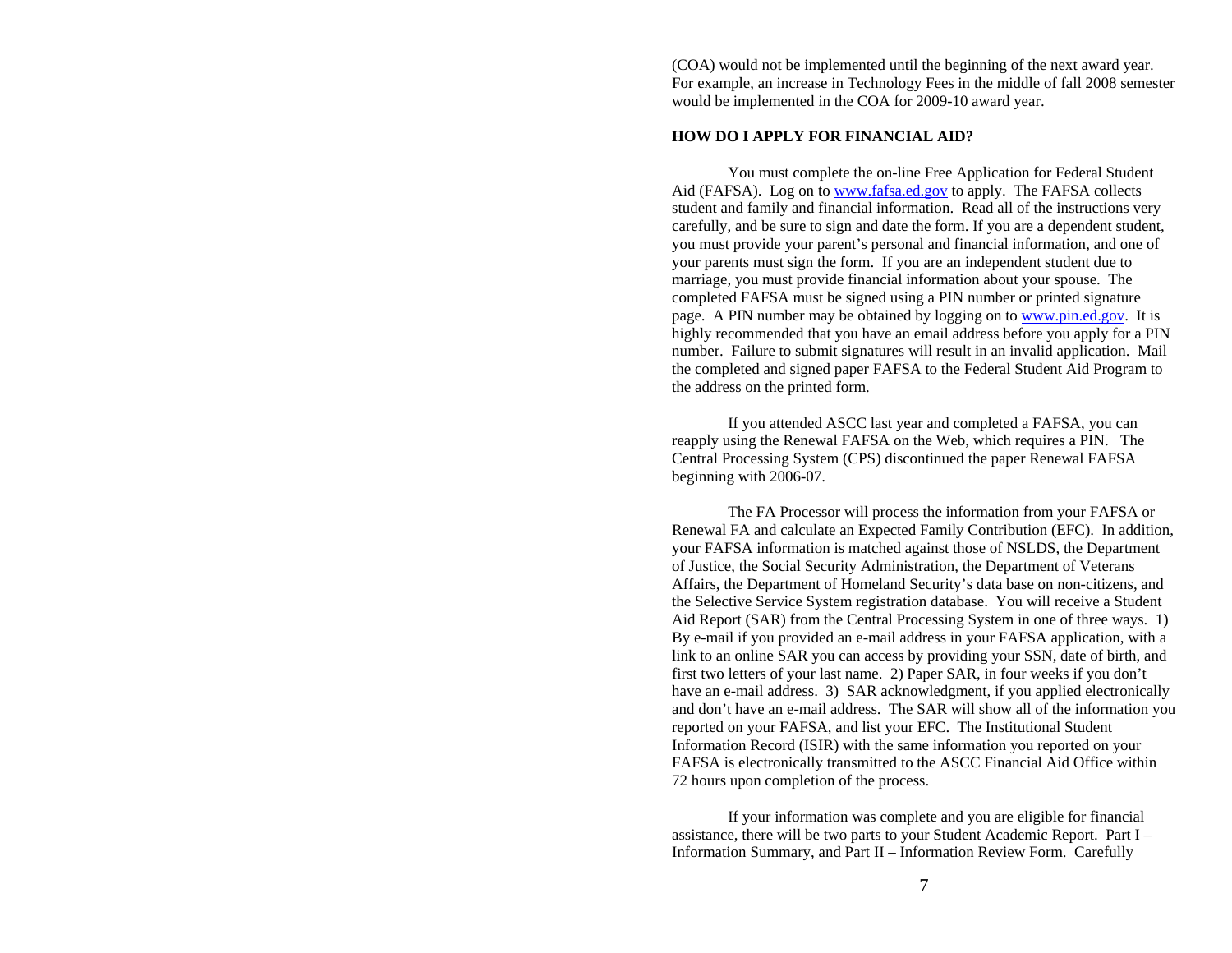review all of the information on the SAR to be sure it is correct. Make any necessary corrections on Part II, sign the certification, and return Part II to the Central Processing System for re-processing.

 If you did not provide all of the information necessary for determining your EFC, you will receive only a SAR Part II, identified as an Information Request Form. You must enter correct information for all of the items where bold face type is used in the column titled "You told us." Please contact the Financial Aid Office if you have any questions about reporting corrections. Do not forget to sign the certification on the back of the last page of Part II before you mail it to the CPS, or make the corrections on the website. If you are a dependent student, at least one of your parents also must sign.

 If you have a two-part SAR and all of the information is correct, let your Financial Aid Office counselor know right away.

# **SHOULD I SUBMIT COPIES OF MY OR MY PARENTS' TAX RETURN OR MY PARENTS' TAX RETURN?**

 Do not mail copies of your tax returns to CPS. You should not submit these forms to the Financial Aid Office unless we ask for them. We may need to see your tax returns to resolve any discrepancies in our records or to verify any conflicted information.

 A certain number of students are selected each year by the U. S. Department of Education so that their colleges may verify the information they reported on their FAs. Legal residents of American Samoa, Guam, and the Commonwealth of the Northern Mariana Islands are excluded from verification, as are citizens of the Republic of the Marshall Islands, the Federated States of Micronesia, and the Republic of Palau. To qualify for this exclusion, the parents of a dependent student must be legal residents/citizens of one of these territories. However, there are no exclusions or exemptions from the requirement that we resolve any discrepancies between your application information (as shown on your SAR) and other information ASCC may have in any of its records.

 If your application was selected for verification, there will be an asterisk (\*) next to the EFC on your SAR or ISIR. There also may be a letter "C" following the EFC number. If either of these items appears on your SAR or ISIR, the Financial Aid Office will tell you whether you need to provide any documentation to our office.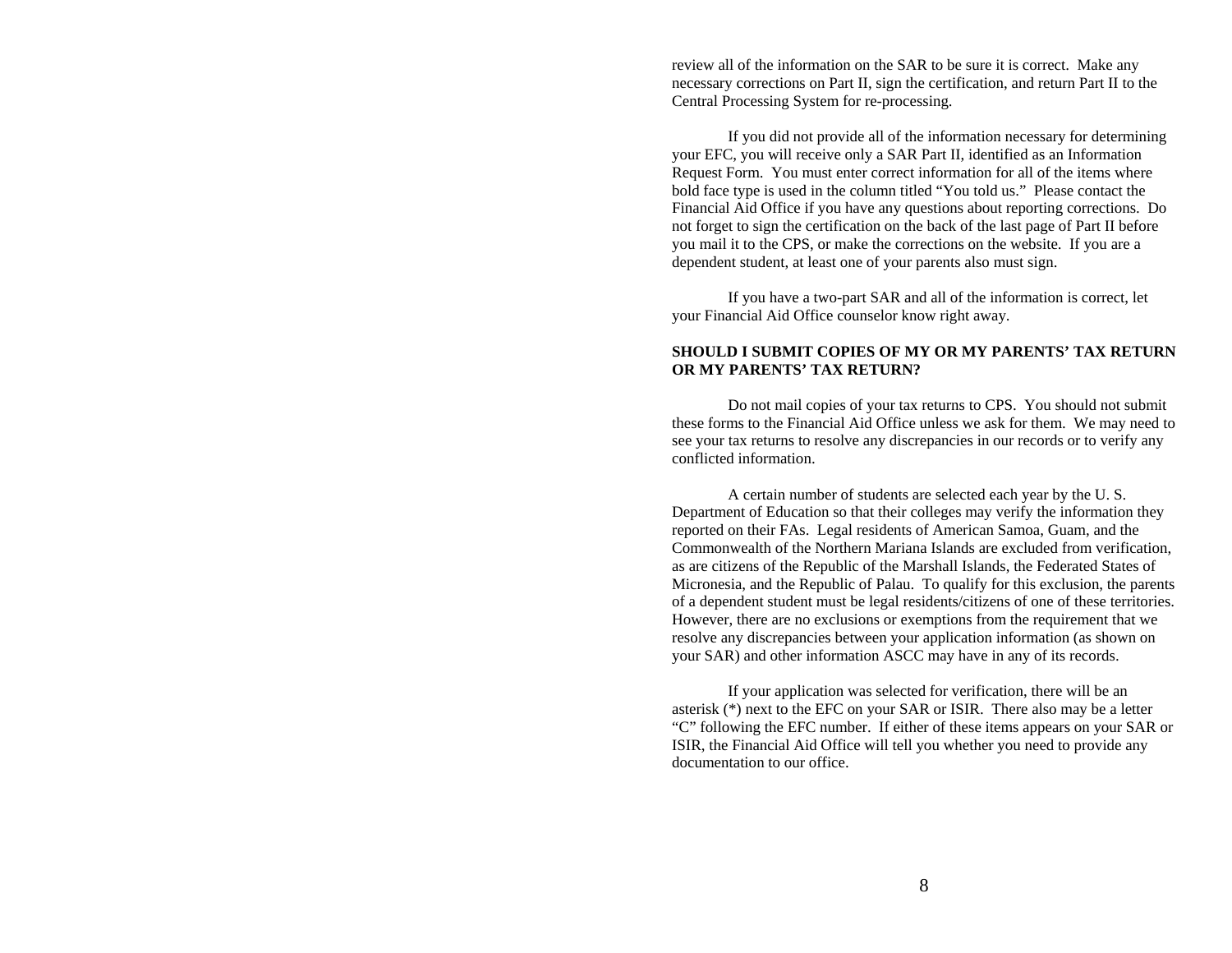## **WHEN DO I START APPLYING FOR FINANCIAL AID?**

 You may file, sign, and date your FAFSA or Renewal FAFSA any time after January 1 preceding the award year for which you are applying. The FAFSA processor must receive the student's electronic FAFSA by June 30, 2009 for the 2008-2009 school year. There are additional deadlines for receiving corrections to FAFSA data which are published annually by the U.S. Department of Education (ED). In order to receive a Federal Pell Grant, the ASCC Financial Aid Office must receive your valid SAR or ISIR while you are still enrolled for the award year. For the 2008-2009 award year, ASCC must receive your correct and complete SAR or ISIR not later than the last day of final examinations for the semester you are enrolled in.

 Funds for the FSEOG and FWS Programs are extremely limited. If you wish to be assured of consideration for these programs, you must complete the FAFSA in time to submit both parts of your SAR or ISIR a week before the start of the semester for which you want to be considered.

## **WHAT KINDS OF FINANCIAL AID WILL I RECEIVE?**

 If the Financial Aid Office needs additional information from you, you will be advised by telephone, postal mail, e-mail, or in person to submit the information to the Financial Aid Office. Your financial aid package will not be processed until all of the requested information is submitted to the Financial Aid Office. Once your file is complete, it is reviewed to determine your eligibility. If eligible, you will receive an award notification that will advise you of the types and amounts of financial aid you have been awarded. If you have been awarded funds from the Federal Pell Grant, or ACG, or FSEOG, or TEACH programs, your financial aid will be credited to your account to pay any outstanding charges for the semester. Any remaining credit balance will be paid to you by check in 14 working days. If you are employed part-time under the FWS program, you will be paid bi-weekly by check. In addition, the letter will tell you how and when the aid will be available to you. Your award notification may show awards from any or all of the following programs:

# 1. **Federal Pell Grant**

If you meet all of the eligibility criteria discussed above, including "Financial Need," and do not already have a baccalaureate or professional degree, you will be eligible for Federal Pell Grant funds for the award year if your EFC is not higher than the maximum amount established by the Federal government. You may receive Federal Pell Grant funds for enrollment in one or more credit units. The amount of your award will be based on your EFC, cost of attendance, and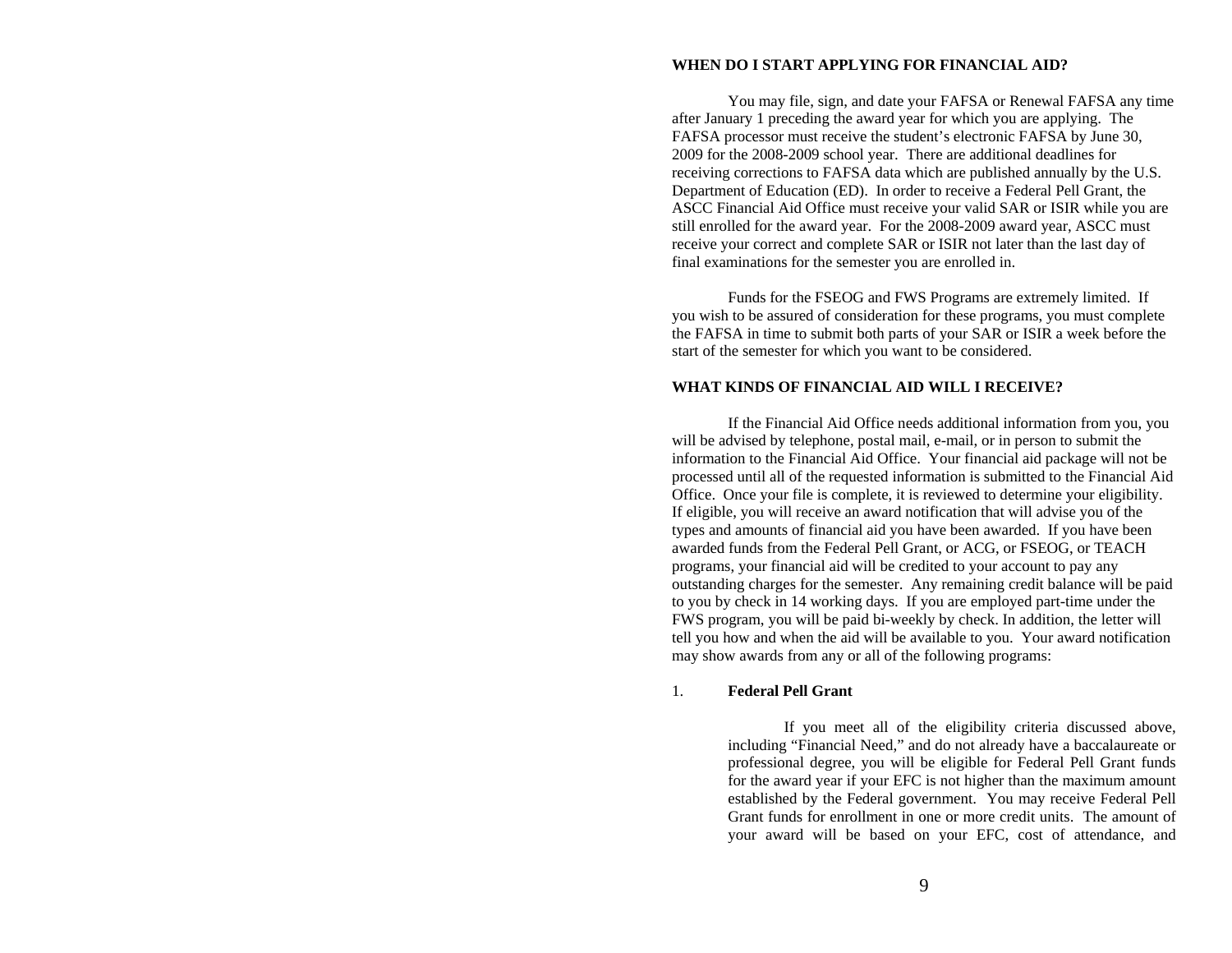enrollment status during each semester. Federal Pell Grants for the 2008-2009 award year range from \$455 (part time) to \$4731 (full time).

# 2. **Federal Supplemental Educational Opportunity Grant (FSEOG)**

FSEOG is a Grant program using Federal funds appropriated by the U.S. Congress and provided through the U. S. Department of Education. Awards vary depending on the amount of Federal funding available each year. Unlike the Federal Pell Grants in which ED guarantees participating schools enough money to pay eligible students, there is no guarantee every eligible student will be able to receive an FSEOG award, due to limited funds. The percentage of ASCC's total FSEOG funds authorization is made available for each semester (fall 50%, spring 49%, summer 1%) according to enrollment statistics. The requirements to receive an FSEOG are the same as those for Federal Pell Grants, above.

 If you wish to be considered for FSEOG funds, you must be eligible for Federal Pell Grant assistance during the award year, and must meet ASCC's application priority dates as indicated below. FSEOG is awarded, to the extent possible, to eligible students who meet these requirements, with "first selection" given to students with the lowest (0000) EFCs who are enrolled full time. FSEOG is subsequently awarded to eligible students attending three-quarter and half-time, if funds are available. The students are ranked in ascending order by the "valid" ISIR date. The awarding of FSEOG funds will be continued until available funds for each semester are exhausted.

| Awards range<br>from: | $$100 - $200$ (full academic year)                                                                                   |
|-----------------------|----------------------------------------------------------------------------------------------------------------------|
| Priority dates:       | March 1 (for following fall term)<br>July 1 (for following spring term)<br>December 1 (for following summer<br>term) |

### 3. **Academic Competitiveness Grant (ACG)**

The Higher Education Reconciliation Act of 2005 (HERA) created this new ACG program. Unlike the Pell and FSEOG programs in which eligibility is for both U.S. Citizen and Non-Citizen nationals, the ACG funds are for a U.S. Citizens only. The Financial Aid Office (FAO) will determine if you are eligible for the program. Once your initial eligibility is determined, you will be required to submit a copy of your high school transcript to the FAO for further eligibility screening.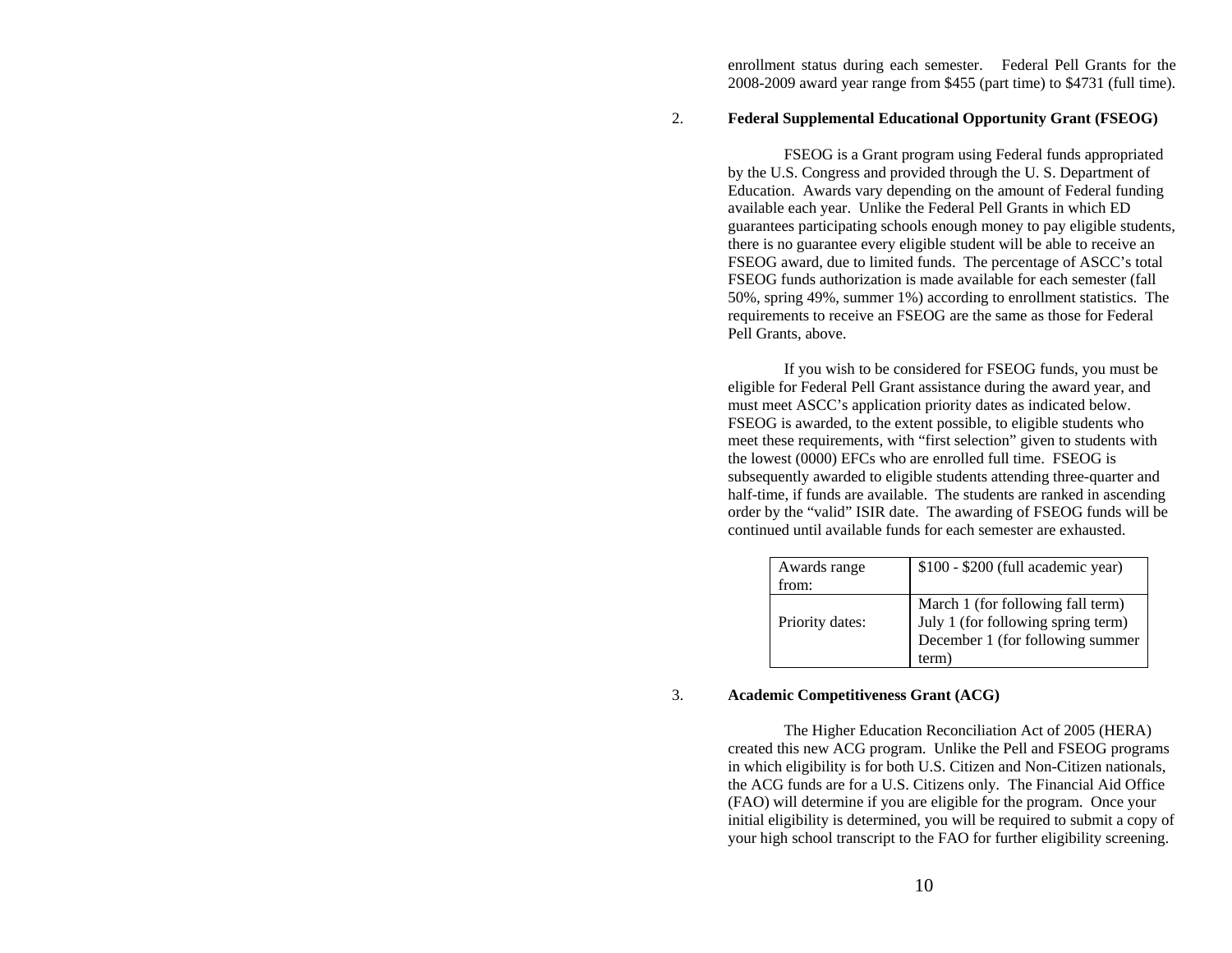Academic Competitiveness Grants for the 2008-2009 award year are \$750.00 for the first year, and \$1,300 for the second year on the program.

## 4. **Federal Work Study (FWS)**

FWS is part-time employment for enrolled students, financed with Federal funds provided to ASCC through the U.S. Department of Education. Eligible students who demonstrate financial need and indicate that they will accept part-time work is considered for FWS employment. If you are employed under this program, you will receive bi-weekly paychecks for hours worked – an average of 15 hours per week at \$5.85 per hour. (American Samoa is exempt from the Federal minimum wage requirements under the Fair Labor Standards Act). The total you may earn depends on the amount of your award, which is determined by the Financial Aid Office, based on the amount of Federal funds available. You must meet all of the general eligibility criteria, including financial need, and apply by the priority application deadlines.

| Awards range from:  | \$45 - \$558 (full academic year) |
|---------------------|-----------------------------------|
| Priority deadlines: | March 1 (for following fall term) |
|                     | July 1 (for following spring      |
|                     | term, only)                       |

# 5) **TEACH Grants (Federal Student Aid Handbook, Vol. 1, Ch 7, p. 1-81)**

"One provision of the College Cost Reduction and Access Act established, effective July 1, 2008, the Teacher Education Assistance for College and Higher education (TEACH) Grant Program, which provides \$4,000 annual grants to students who plan to become teachers. In exchange for the grant, candidates must agree to serve as full-time teachers at certain schools and within certain high-need fields for at least four academic years within eight years of completing the course of study for which a grant was received. If a grant recipient does not carry out that obligation, the TEACH grant funds he received convert to a Direct unsubsidized loan that must be repaid with interest.

## **Amounts of grant funds available**

A full-time teacher candidate may receive up to \$4,000 each year. The total amount of TEACH grants that she may receive for undergraduate or post-baccalaureate study cannot exceed \$16,000. The total amount a graduate student may receive cannot exceed \$8,000. For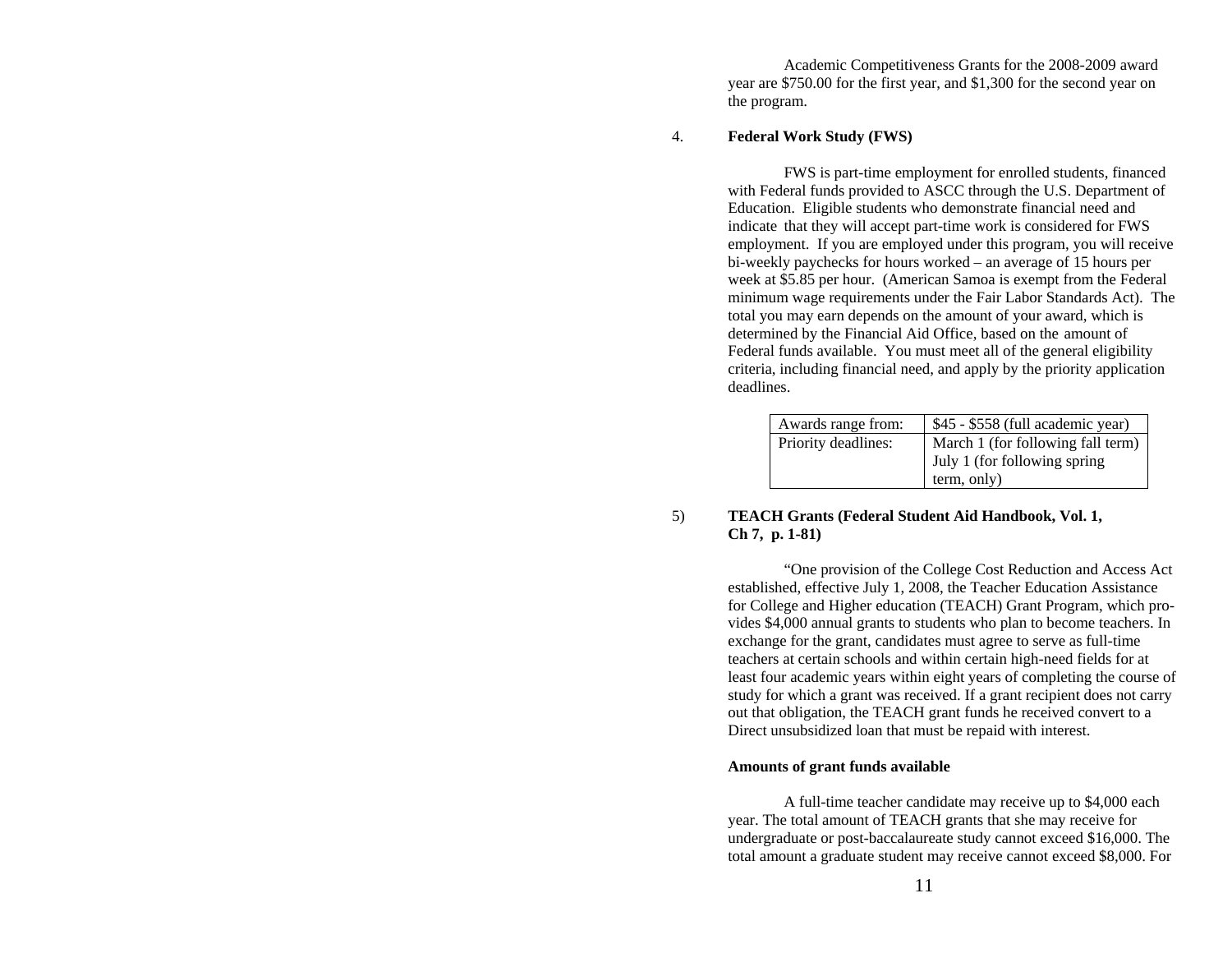students who are enrolled less than full time, the amount of the annual grant must be reduced according to a schedule established by the Secretary. A TEACH grant in combination with other assistance the student receives cannot exceed the cost of attendance; if it does, her aid package must be reduced.

# **Qualifications for receiving a TEACH grant**

To qualify for a TEACH Grant, an applicant must meet certain academic standards and must be completing (or planning to complete) the coursework necessary to begin a career in teaching. A student may qualify if he has a cumulative 3.25 grade point average on a 4.0 scale if he is in the first year of college, the GPA for his total high school record is used—or if he scores above the 75th percentile on at least one of the batteries in an undergraduate, post-baccalaureate, or graduate school admissions test.

The above academic requirements do not apply to certain graduate students. This group comprises current teachers or retirees from another occupation with expertise in a field where there is a shortage of teachers (e.g., mathematics, science, special education, reading specialists, English language acquisition, or another high-need field), as well as students who are completing a high quality alternative certification, such as Teach for America."

## **6) President's Merit Scholarship**

Scholarships are available to all full-time students who meet the requirements for this merit-based financial assistance. See the Dean of Student Services for details. NOTE: The monetary value of any scholarship will be included in determining the student's financial need for other financial aid. The maximum amount of any ASCC controlled resource is \$969 for the 2008-09 award year.

### **7) Veterans Benefits and Tuition Assistance**

Students who qualify for Veteran's Benefits for college should contact the Office of Veteran's Affairs, at the Executive Office Building (EOB) or the representative of Veterans' Affairs (VA) at the ASCC Student Services Office. NOTE: All VA educational benefits you expect to receive during the award year must be reported on the FA.

# **HOW WILL I RECEIVE MY FINANCIAL AID AND WHEN?**

Federal Pell Grant, ACG, FSEOG, and TEACH awards are disbursed to you in two payments each award year: One in the fall semester and one in the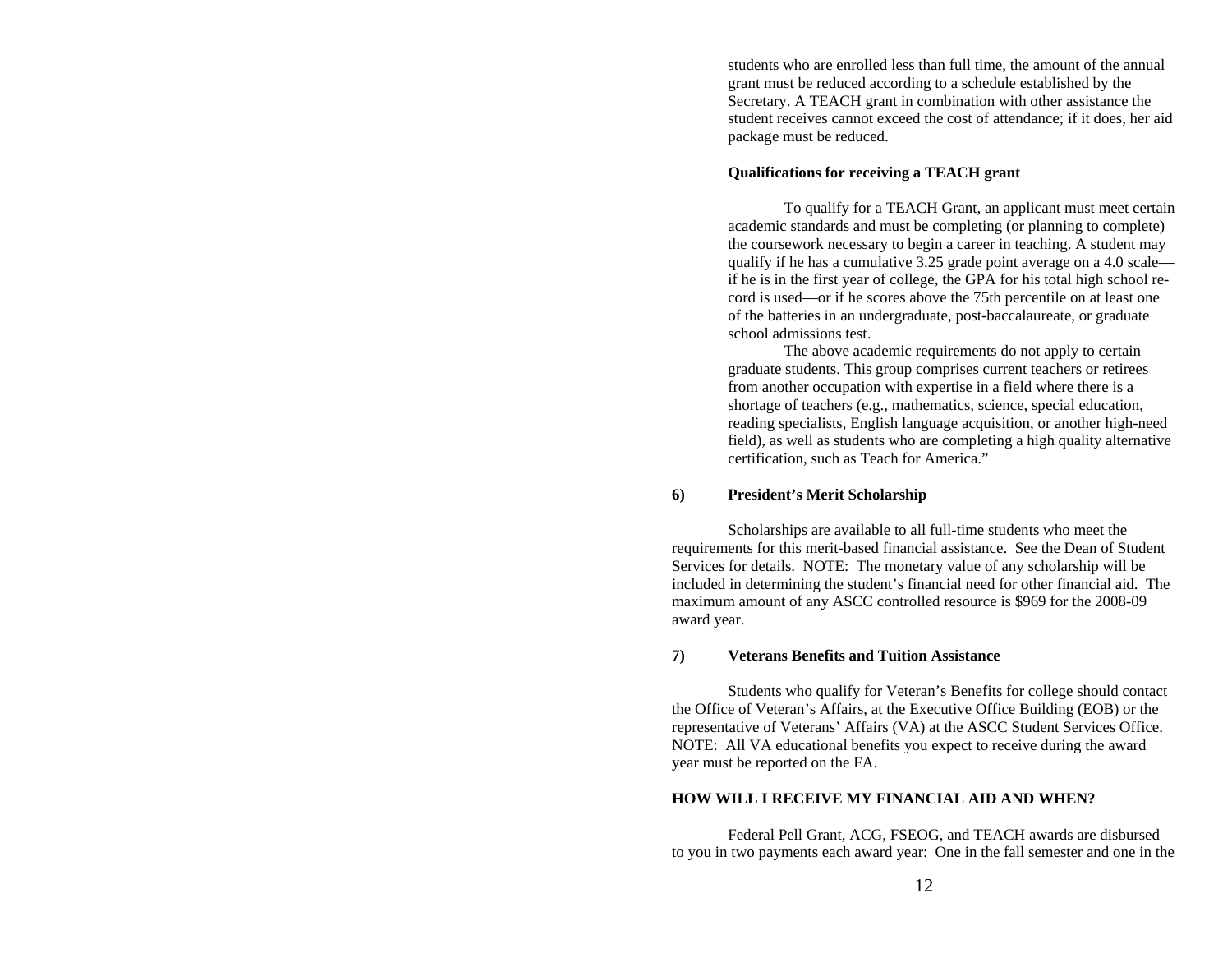spring semester. The Federal Pell Grant, ACG, FSEOG, and TEACH funds, and any other student aid except FWS will be credited to your ASCC student account to cover any unpaid tuition and fees. Any funds in excess of tuition, fees, and other allowable institutional charges will be paid to you by check in 14 days.

If you want to charge your books and school supplies against your Pell, ACG, and FSEOG, and TEACH awards, you must submit the current copies of your current ASCC Registration Course Worksheet Form to the Book Store Manager to verify the courses you are enrolled in for the semester. You will be given a Book Store Charge Request to list the books and supplies to be charged against your financial aid award. You will be allowed to charge books and supplies only on dates scheduled for doing so by the Book Store Manager.

 You may request in writing that the ASCC Business Office use any remaining balance of financial aid funds (other than FWS) to pay additional institutional charges, including old debts, for a total of not more than \$200. Doing so will help you to budget your funds to last through the school year. Your request is voluntary. You may change your mind at any time and ask the Business Office to issue a check for any credit balance that remains on your account.

 Federal Work Study funds are paid to you by check bi-weekly, to cover hours worked during the previous pay period. The Cashier at the ASCC Business Office will disburse all financial aid checks. You must pick up your check in person and provide photographic proof of identity to receive your check. A second party (parent, sister, brother, in-law, cousin, friend, etc.) will not be allowed to pick up your financial aid or federal work study check, unless he/she provides a written authorization signed by you.

American Samoa Community College Federal Student Aid process/policy for "Advanced Funding Status"

1. One disbursement per semester FREEZE PERIOD for Pell award calculation for the semester is the

following week after the "Administrative Drop Period" and "Drop Period"

First disbursement for the semester will be the week after the "Administrative Drop Period" and "Drop Period."

The student must turn in the "Attendance Verification Form" to the Financial Aid Office before she/he can be packaged for the award. However, the Attendance Verification Form is NOT REQUIRED for packaging if the semester grades are posted.

Packaging and disbursements continue throughout the semester.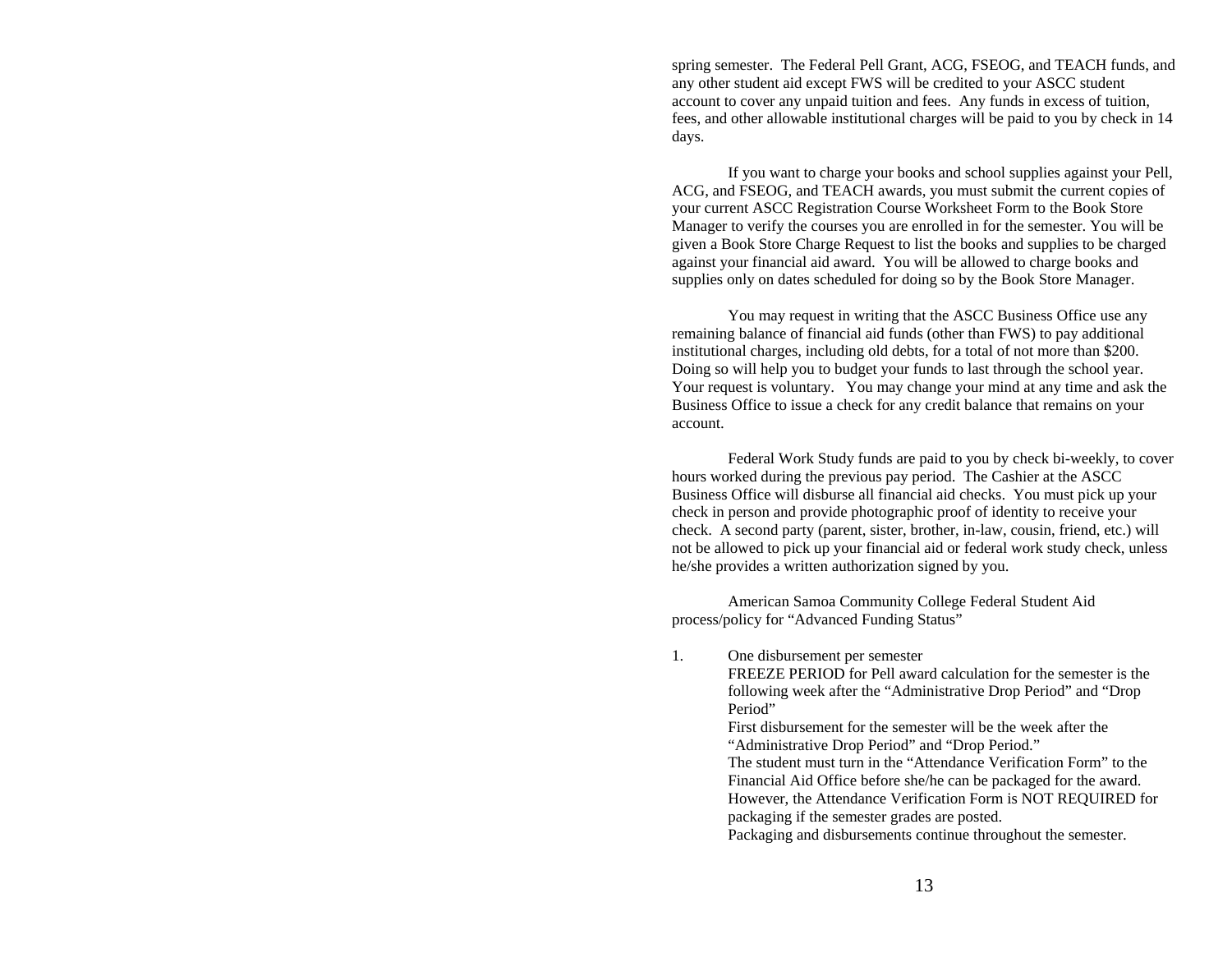Electronic records are maintained for auditing purposes. Other relevant documents (hard copies) are maintained in the student's file for auditing purpose.

2. The packaging process Starts with valid ISIRs dating January 1, 2, 3, etc. No award recalculation after the "Administrative Drop Period" and "Drop Period."

# 3 Disbursement process

First disbursement will be the following week after the "Administrative Drop Period" and "Drop Period"

The award must be credited to the student's account no later than 3 business days after receiving funds from the ED or earlier, and then pay the credit balance to the student not later than 14 days after the date the balance occurred on the student's account.

Pell award is to pay for allowable current semester charges, which must be posted to the student ledger prior to crediting the student's account with the award.

# 4. Holding credit balances

ASCC is only permitted to hold credit balances on the student's account if it is authorized voluntarily (in writing) by the student. Business Office will use all reasonable means to locate the student that is due a credit balance check. If ASCC still cannot find the student, the credit balance must be return to the program.

ASCC will not hold a check beyond the expiration date of each check. If the student is not located after a reasonable effort and time, the check would be voided and return the funds to the appropriate program.

- 5. Escheating prohibited unclaimed funds If a check containing funds is not cashed by the expiration date, the funds must be restored to the applicable program(s). These funds must never be given to the local government or reverted to ASCC.
- 6. Checking eligibility at the time of disbursement The FAO must issue a clearance to the student prior to receiving the financial aid check from the Business Office.

# **SATISFACTORY ACADEMIC PROGRESS POLICY**

 The following policy has been developed in accordance with Federal regulations and ASCC policies governing the administration of Federal Student Aid programs. As a condition for receiving student financial assistance at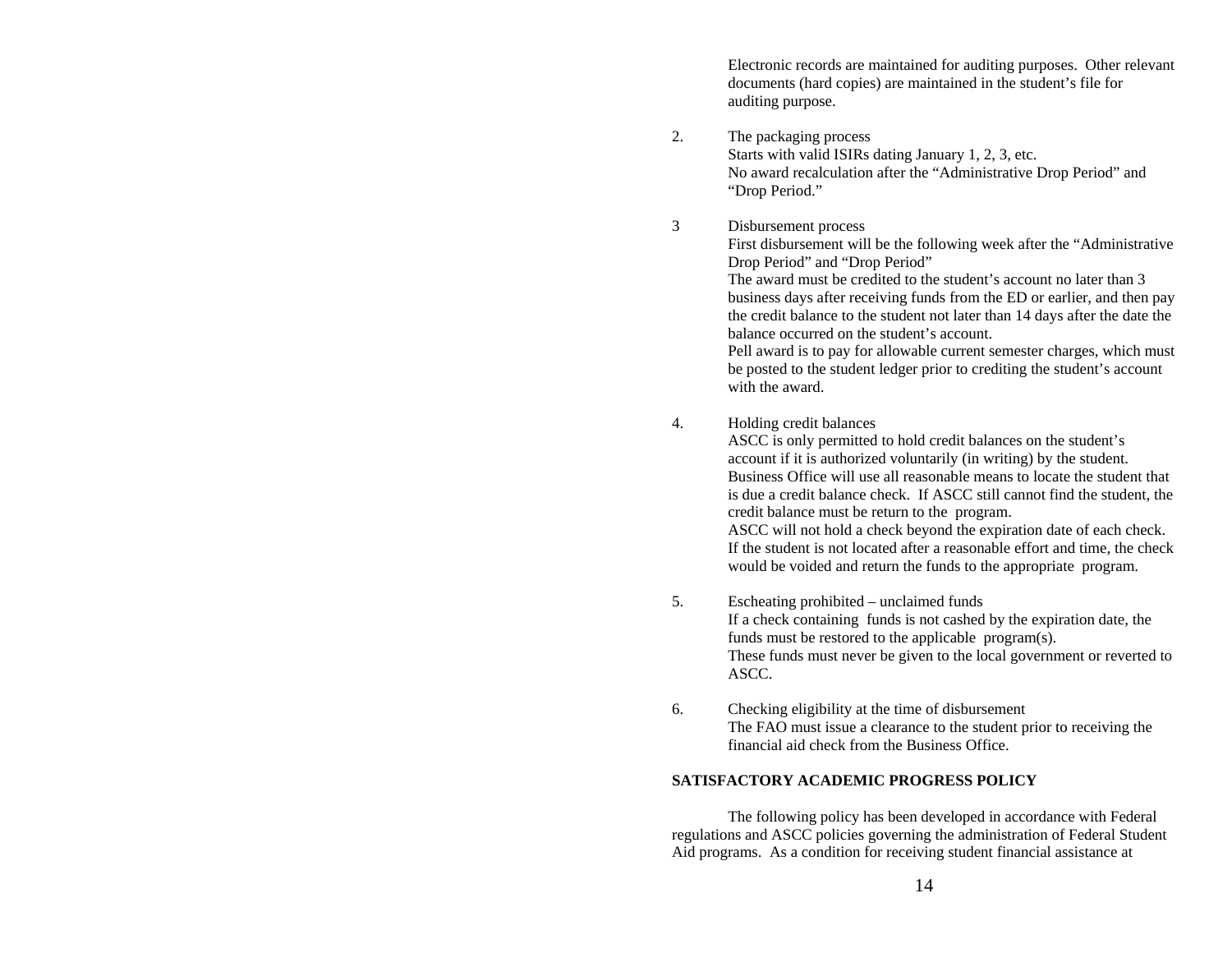ASCC, a student must demonstrate and maintain satisfactory academic progress toward the achievement of an associate degree or certificate in an eligible educational program. Only classified students enrolled in courses applicable to their educational programs are eligible for financial assistance.

# **CUMULATIVE POSTSECONDARY HISTORY**

 Your total postsecondary history at ASCC is taken into account in determining whether you are maintaining satisfactory academic progress. This includes semesters when you did not apply for or receive student financial assistance at ASCC.

 If you transfer to ASCC from another college or change your major, you must have your academic transcript evaluated by the Admissions Office. The maximum time frame allowed for the completion of your program of study will be adjusted to take into account the total number of prior credits applicable to your current program of study.

## **MAXIMUM TIME FRAME**

 Satisfactory academic progress is measured according to credits attempted. To maintain satisfactory academic progress, you must complete the requirements for your degree or certificate by the time you have attempted 150% of the published program length measured in credit hours. If the published length of your program is 60 credits, you will be considered not to be maintaining satisfactory progress, and will lose your eligibility for Federal student aid, after you have attempted 90 credits in that program. Up to 30 remedial credits attempted is paid by financial aid. You will not receive financial aid for any remedial coursework beyond 30 credits.

## **QUALITATIVE AND QUANTITATIVE MEASURES**

 Satisfactory academic progress is measured both incrementally (each semester) and cumulatively (throughout your entire academic career at ASCC). To demonstrate satisfactory academic progress, you must achieve a grade point average (GPA) of at least 2.0 each semester, and you must maintain at least a 2.0 cumulative GPA for your entire academic career at ASCC.

 In addition, you must successfully complete at least 2/3 (66.667%) of the semester hours attempted each semester, as well as successfully completing at least 2/3 (66.667%) of all the cumulative semester hours attempted during your entire academic career at ASCC. "Successful completion" requires a grade of at least D- in any course.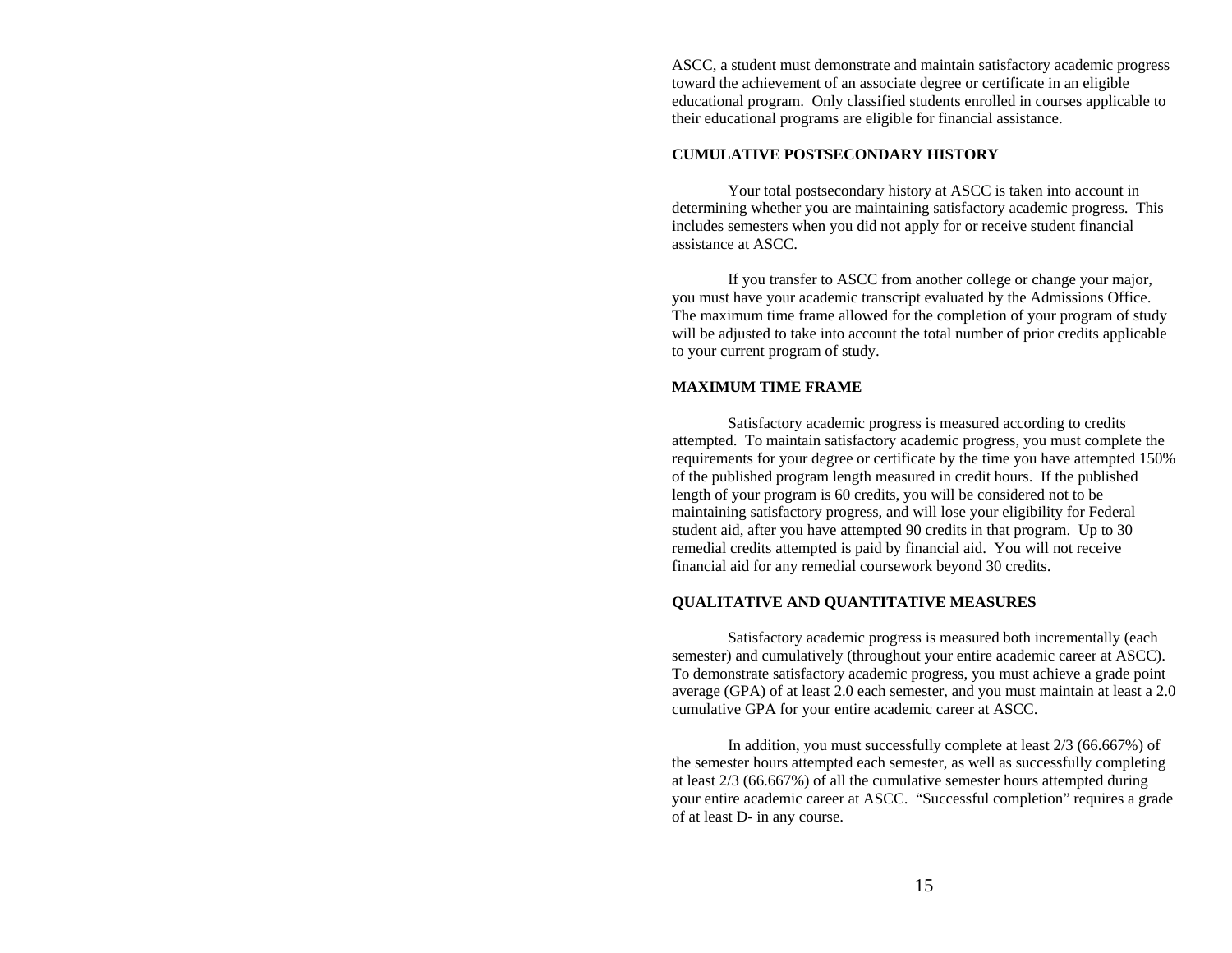# **EFFECTS OF REMEDIAL COURSEWORK ON SATISFACTORY ACADEMIC PROGRESS**

 No letter grade is assigned to the "Pass" or "Fail" credit given for completion of a remedial course, and these credits cannot be measured qualitatively by the traditional grade point average (GPA) used as one measurement of a student's satisfactory academic progress.

A student who is taking all remedial courses during a semester will be considered to be making satisfactory academic progress for the semester if s/he successfully completes at least 66.667% of the remedial credits attempted during the semester.

A student who is taking a combination of remedial and non-remedial courses during a semester will be considered to be making satisfactory academic progress for the semester if s/he meets both of the following requirements:

Successful completion of at least 66.667% of all credits attempted during the semester, AND

A GPA of at least 2.0 calculated for the non-remedial credits attempted during the semester.

 In addition to meeting these requirements for each semester, the student must maintain a cumulative successful completion rate of at least 66.667% of all credits attempted (both remedial and non-remedial), and must maintain a cumulative GPA of at least 2.0 for all non-remedial credits attempted.

## **ADDITIONAL ELEMENTS**

 Generally, all credit hours attempted by the student (credit hours for which the student has registered) are counted in determining satisfactory academic progress. However, in the event that it becomes necessary for the student to withdraw completely from school after a semester has begun, the student may request in writing that the Financial Aid Office not include the hours for that semester as "hours attempted" in evaluating the student's satisfactory academic progress.

 The following chart contains examples of such exceptional circumstances and of the documentation required in support of the student's written request that the hours for such a semester not be counted as "hours attempted" in satisfactory academic progress determinations.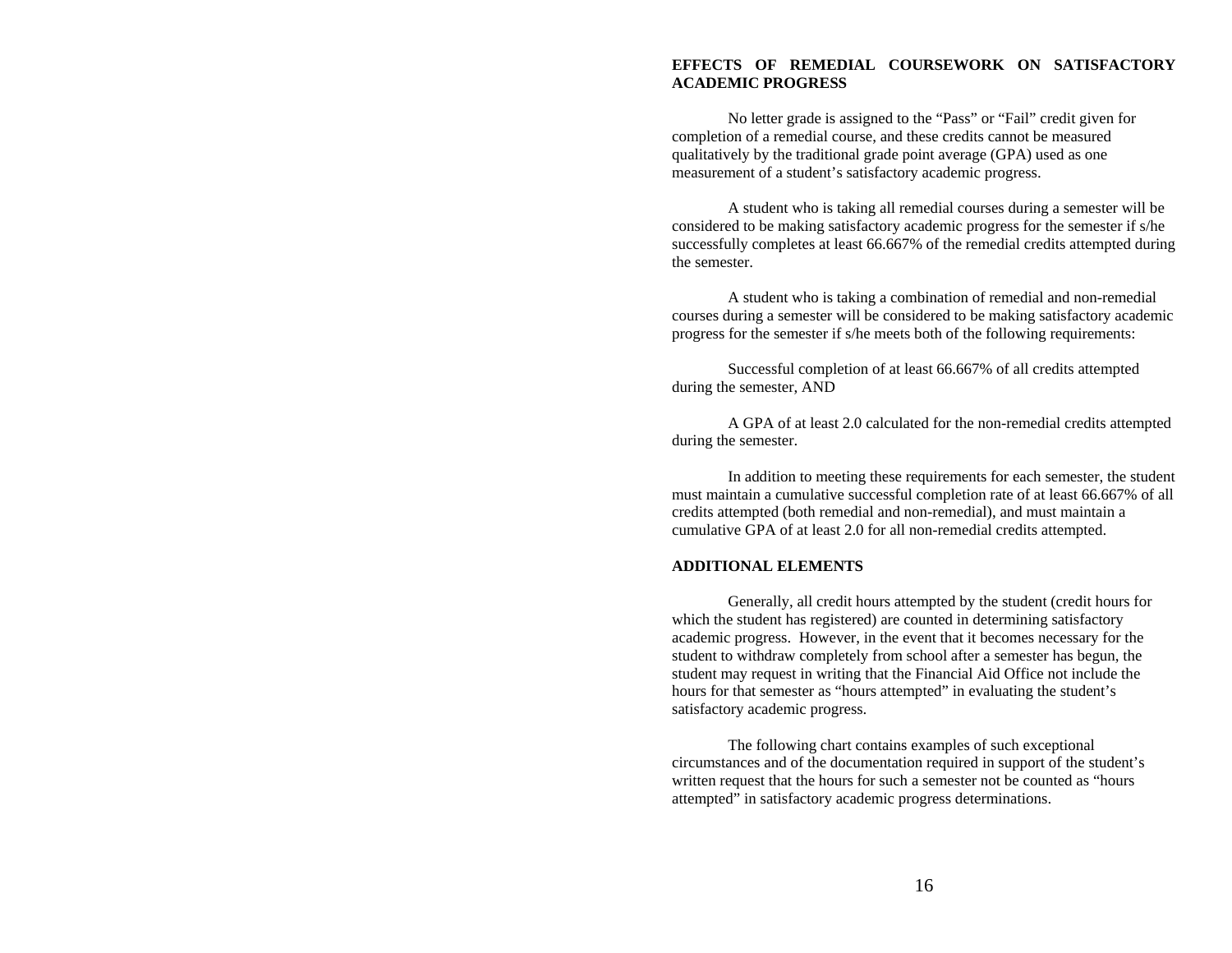| <b>Reason</b>                         | <b>Examples of Documentation</b>        |
|---------------------------------------|-----------------------------------------|
| 1. Serious illness or injury of the   | Medical report from the doctor          |
| student or a close family member      |                                         |
| (child, spouse, parent, grand parent) |                                         |
| local or off-island.                  |                                         |
| 2. Pregnancy complication             | Medical report from the doctor          |
| 3. Moving off-island                  | Letter from the parent or family chief  |
| 4. Family emergency (local/off-       | Red Cross verification & airline ticket |
| island)                               |                                         |
| 5. Death in the family (local/off-    | Death certificate                       |
| island)                               |                                         |
| 6. Family problems                    | Letter from a government agency or      |
|                                       | private company                         |
| 7. Employment of the student (full-   | Letter from employer                    |
| time or part-time)                    |                                         |
| 8. Academic difficulties/Lack of      | Letter from the instructor and the      |
| serious commitment to get an          | advisor/Written statement from the      |
| education                             | student and completed counseling and    |
|                                       | recommendation from the Academic        |
|                                       | Advisor                                 |
| 9. Military commitment                | Letter from commanding officer or       |
|                                       | copy of military orders                 |
| 10. Personal problems (alcohol or     | Letter from social services or doctor   |
| drugs)                                |                                         |
| 11. Homesick                          | Return ticket home or letter from       |
|                                       | airline                                 |

 The "T" grade is used to identify all credit hours transferred from other colleges. An "E" grade identifies credit given when a student successfully challenges any course. The credit hours earned for a "T" grade or an "E" grade are not counted in determining your enrollment status for purposes of the Federal Pell Grant Program. A grade of "I" (Incomplete) is given when a student fails to complete all required course work by the end of the semester; the credits are not considered earned until a final letter grade is posted to the student's academic record.

 An "X" (no show) will appear on your record if you registered for a course but never attend the course. "X" is not counted in determining your GPA or your enrollment status for the Pell Grant Program.

 ASCC will include in determining your enrollment status (and pay financial aid for) courses being repeated for credit if you received a grade lower than a "C" when you previously attempted the course. Each attempt will be counted towards your cumulative hours attempted.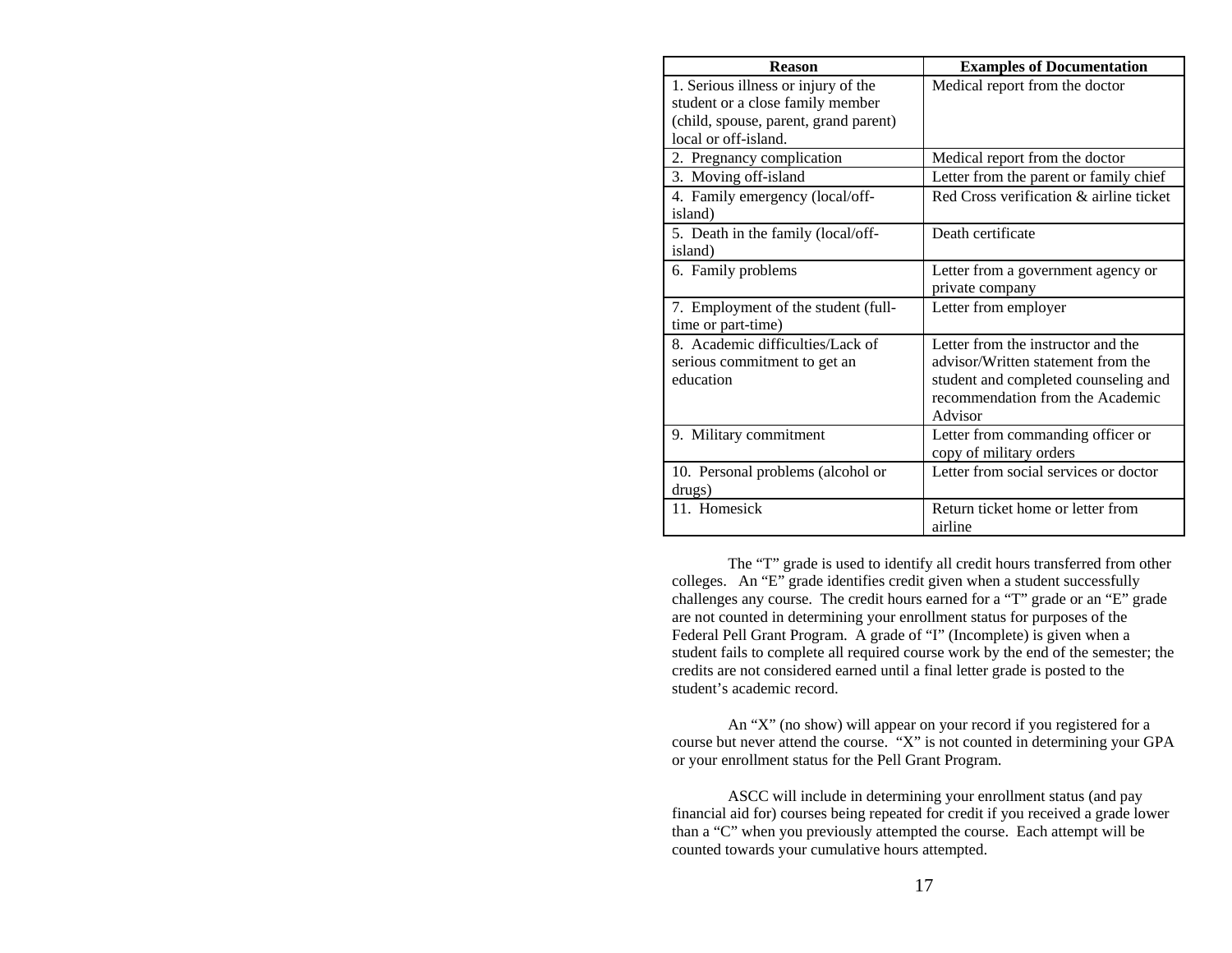The financial aid award cycle for ASCC is fall, spring, and summer.

## **Financial Aid Probation**

 If you do not meet the financial aid satisfactory academic progress policy on qualitative or quantitative measures as stated above, you will be placed on financial aid probation. You may continue to receive financial assistance for two consecutive semesters while on financial aid probation.

#### **Financial Aid Suspension**

 If you fail to meet both the qualitative and quantitative measures described in the previous paragraph by the end of your second consecutive semester of financial aid probation, you will be placed on financial aid suspension, and you will not be eligible to receive Federal student aid. To reestablish eligibility for student aid, you must meet both the quantitative and qualitative measures of satisfactory academic progress.

## **Financial Aid Reinstatement**

 To regain satisfactory academic progress and be removed from financial aid probation, or to regain eligibility for financial aid after a financial aid suspension, you must earn at least a 2.0 GPA during your probationary semester or a period of suspension, and raise your cumulative GPA to at least 2.0 (qualitative measures). In addition, you must successfully complete at least  $2/3$  (66.667%) of the credits attempted during the probationary semester(s) or period of suspension, and raise your cumulative successful completion rate to at least 2/3 (66.667%).

## **Appeals**

 If you feel there have been extenuating circumstances which affected your satisfactory academic progress, you may appeal in writing to the Financial Aid Manager within 10 working days after you receive notification that you have been suspended from eligibility for financial aid. Examples of extenuating circumstances include (but are not limited to) student illness or injury, or the death of a family member.

 You may appeal the Financial Aid Manager's decision by writing to the Dean of Student Services, who will appoint an ad-hoc committee to hear the appeal and make recommendations to the Financial Aid Manager. The Financial Aid Manager may accept or reject the committee's recommendations, but will issue a written decision after consideration of those recommendations. Such a decision of the Financial Aid Manager is final.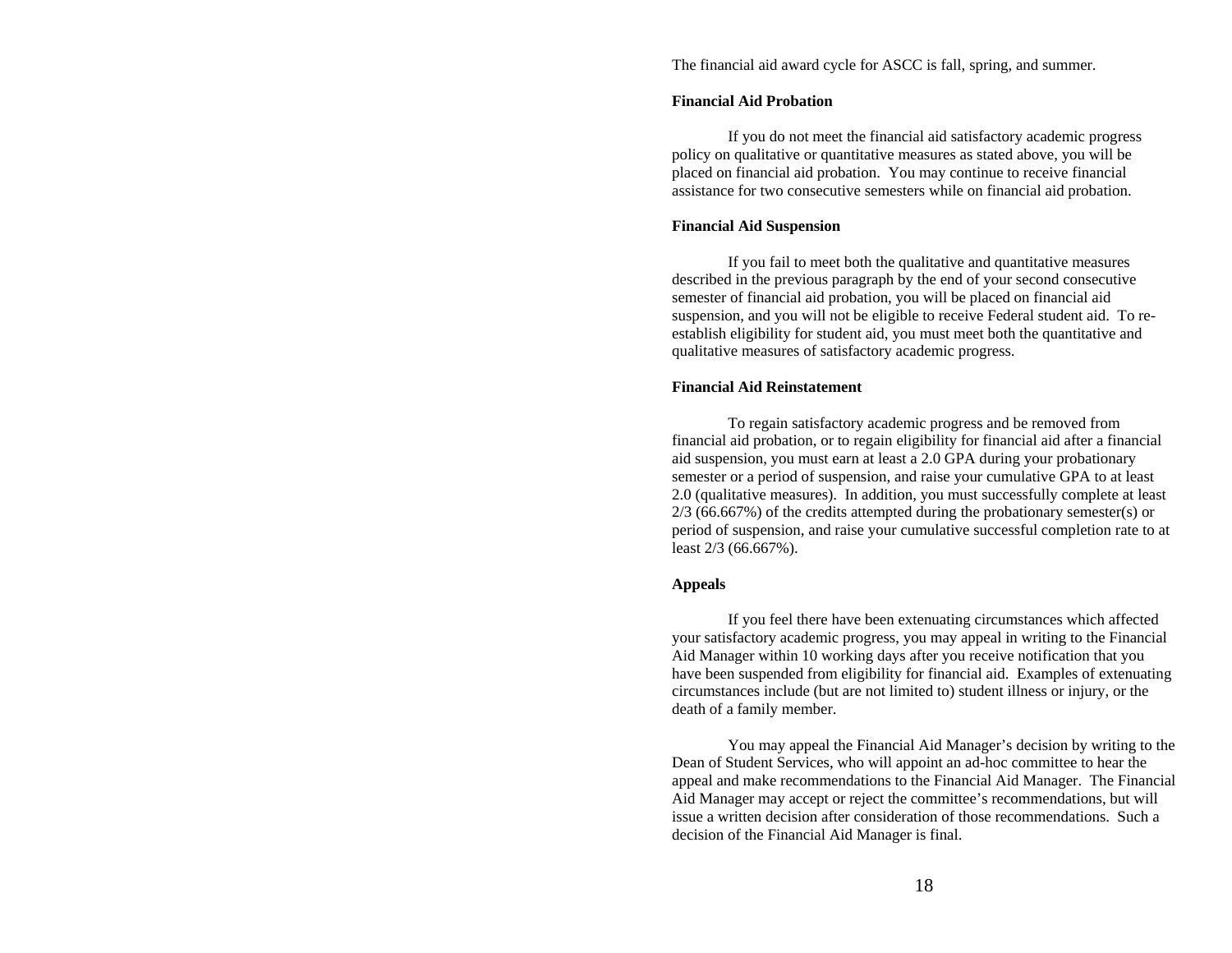# **ASCC ATTENDANCE POLICY**

 Students are expected to be present and prompt for every class. Tardiness may constitute an absence. The amount of excused tardiness in minutes is at the discretion of each instructor. The students are responsible for asking each instructor for his/her interpretation of tardiness.

 Students are expected to attend all classes and laboratories for which they have registered each semester in order to remain enrolled in the classes and to receive final grades. The number of class absences permitted is at the discretion of the instructor, but in no case shall a student be permitted to miss the cumulative equivalent of two weeks of course meetings. A student who misses the equivalent of two weeks of classes will be issued a failing grade. A student who enrolls in a class and misses the first week of instruction may be given an "X" grade. Students on a class waiting list will be given the opportunity to replace the "no show" student.

 The Veterans Administration requires that institutions of higher education keep accurate records of attendance for all enrolled veterans. Since veterans are paid based on their attendance in classes, accurate reporting of attendance is required of all instructors to eliminate the possibility of the College being held liable for any overpayment made to the students.

 Students are responsible for all work and assignments missed due to absence from class. Specific policies for make-up work are left to the discretion of each instructor. Students are advised to ask instructors at the beginning of the semester about the attendance, tardiness, and make-up work policies for each class.

# **REFUND POLICY**

## **Refunds of Institutional Charges**.

 If you withdraw, drop out, or are expelled from ASCC on or after your first day of class, or if you fail to return from a leave of absence which was approved by ASCC, you may be entitled to a refund of tuition paid, according to the chart shown below. Registration fees are non-refundable.

| Date of Withdrawal                | Portion of Charges Refunded |
|-----------------------------------|-----------------------------|
| Week 1 of instruction             | 100\%                       |
| Week 2 of instruction             | 50%                         |
| Week 3 of instruction             | 25%                         |
| Week 4 of instruction or later in | $0\%$                       |
| semester                          |                             |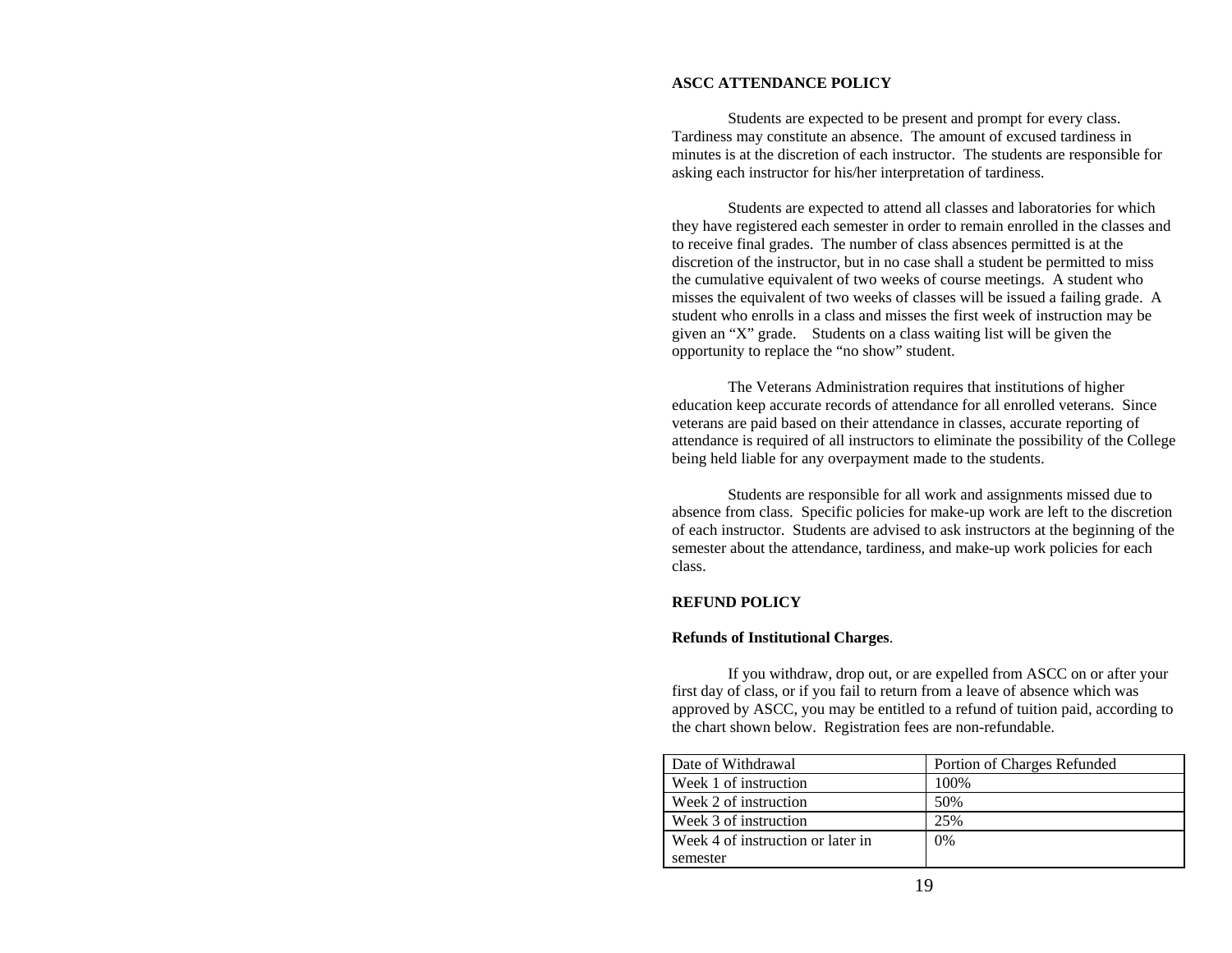If any portion of your Federal Pell Grant, ACG, FSEOG, or TEACH award was credited to your ASCC account to pay for institutional charges (as opposed to being disbursed to you by check for non-institutional charges), the refund will be used to repay these programs as required by Federal law and regulations, before any funds are repaid to you.

#### **REPAYMENT OF CASH DISBURSEMENTS**

 If any portion of your Federal Pell Grant, ACG, FSEOG, or TEACH was paid to you by check, to pay for such non-institutional charges as room and board, transportation, and miscellaneous expenses, you may be required to return some of that money to the ASCC Business Office so that it may be repaid to the programs. The ASCC Business Office will determine the amount that you must repay in accordance with Federal statute and notify you in writing of the amount due. You will not be asked to repay Federal Work-Study wages which you have earned through employment.

 Exhibit "A" explains how ASCC determines your withdrawal date and the amount of Pell and/or FSEOG funds which must be returned to the Federal student aid programs in the event of your complete withdrawal from school.

## **STUDENT RIGHTS AND RESPONSIBILITIES**

As a student at ASCC, you have the right to:

Know what financial aid programs are available.

Know the deadlines for submitting applications for each of the available programs.

Know the eligibility requirements for the available programs, including the requirements for maintaining satisfactory academic progress.

Be informed about ASCC's financial aid policies and procedures.

Know how your financial need was determined and what resources were considered in the calculation of your need ("resources" include your income and assets, your parental contribution, and your other financial aid).

Know how much of your financial need has been met by your student financial aid.

Know what portion of your financial aid must be refunded or repaid to the Federal student aid programs if you withdraw, drop out, or are expelled.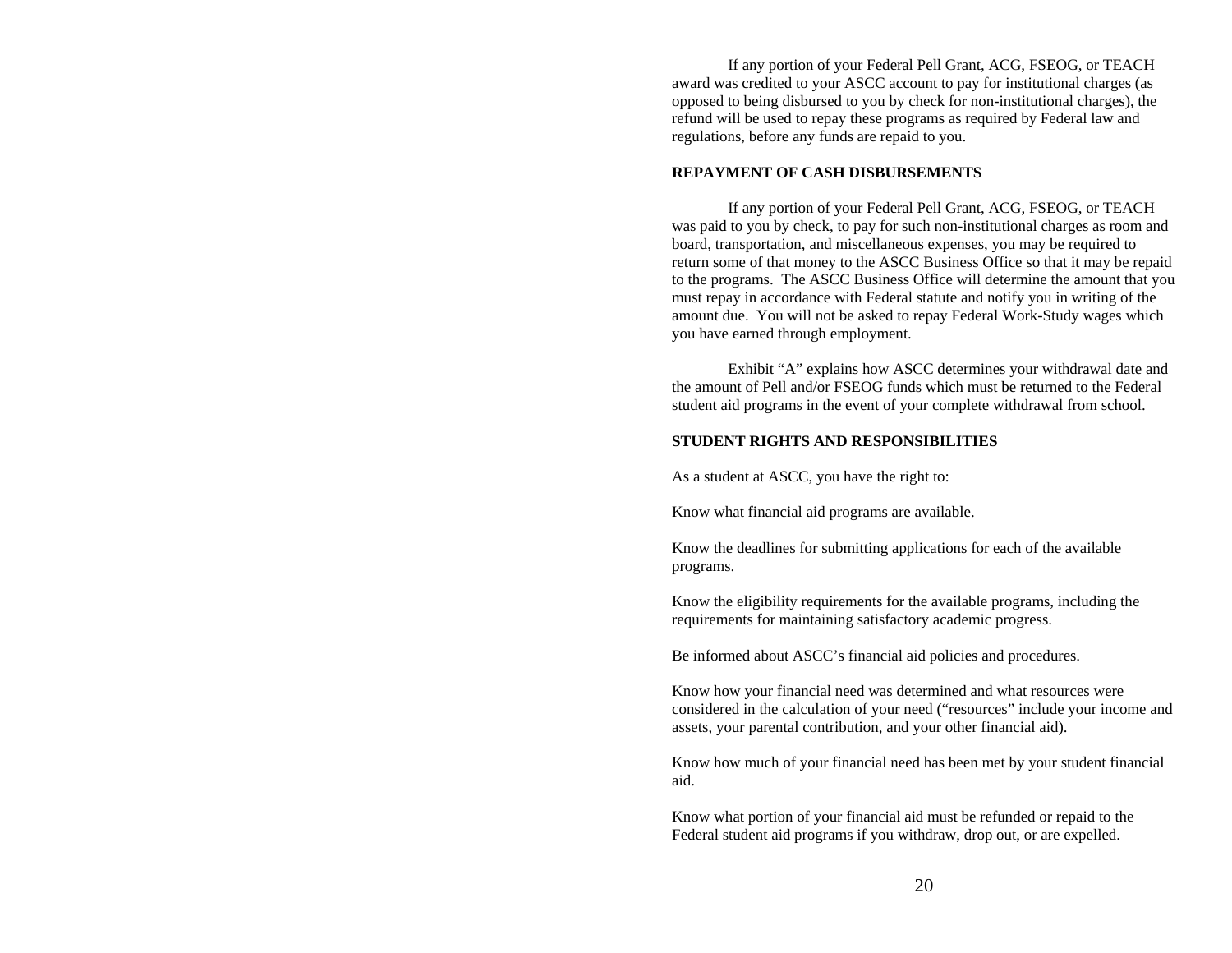Request an explanation of the various programs in the financial aid handbook.

## **AS A STUDENT AT ASCC, YOU HAVE THE RESPONSIBILITY TO**:

Provide correct information on the FA and to the Financial Aid Office. Misrepresentation on the FA is a violation of Federal law, and may be a criminal offense.

Submit both parts of your Student Aid Report (SAR) to the Financial Aid Office as soon as you receive it for the purpose of determining your eligibility for financial aid.

Submit to the Financial Aid Office any other documents requested.

Report to the Financial Aid Office any change in the information used to determine your eligibility, including changes in name and address, family size, or financial resources.

Read and understand all forms that you are asked to sign, and keep copies of them.

Accept the responsibility for all agreements that you sign.

Satisfactorily perform the work that is agreed upon if you accept a Federal Work-Study award.

Understand the requirements for maintaining eligibility for financial aid.

Maintain satisfactory academic progress toward the completion of your program of study, in accordance with ASCC's policy.

Understand the refund and repayment procedures and requirements.

Notify the Financial Aid Office immediately if you withdraw from a course or withdraw from school.

### **OTHER INFORMATION**

Student Right-to-Know/Campus Crime Reporting & Disclosure

Disclosure of Institutional (General Student Body) Graduation/Completion and Transfer-out Rates

The American Samoa Community College is pleased to provide the following information regarding our institution's graduation/completion and transfer-out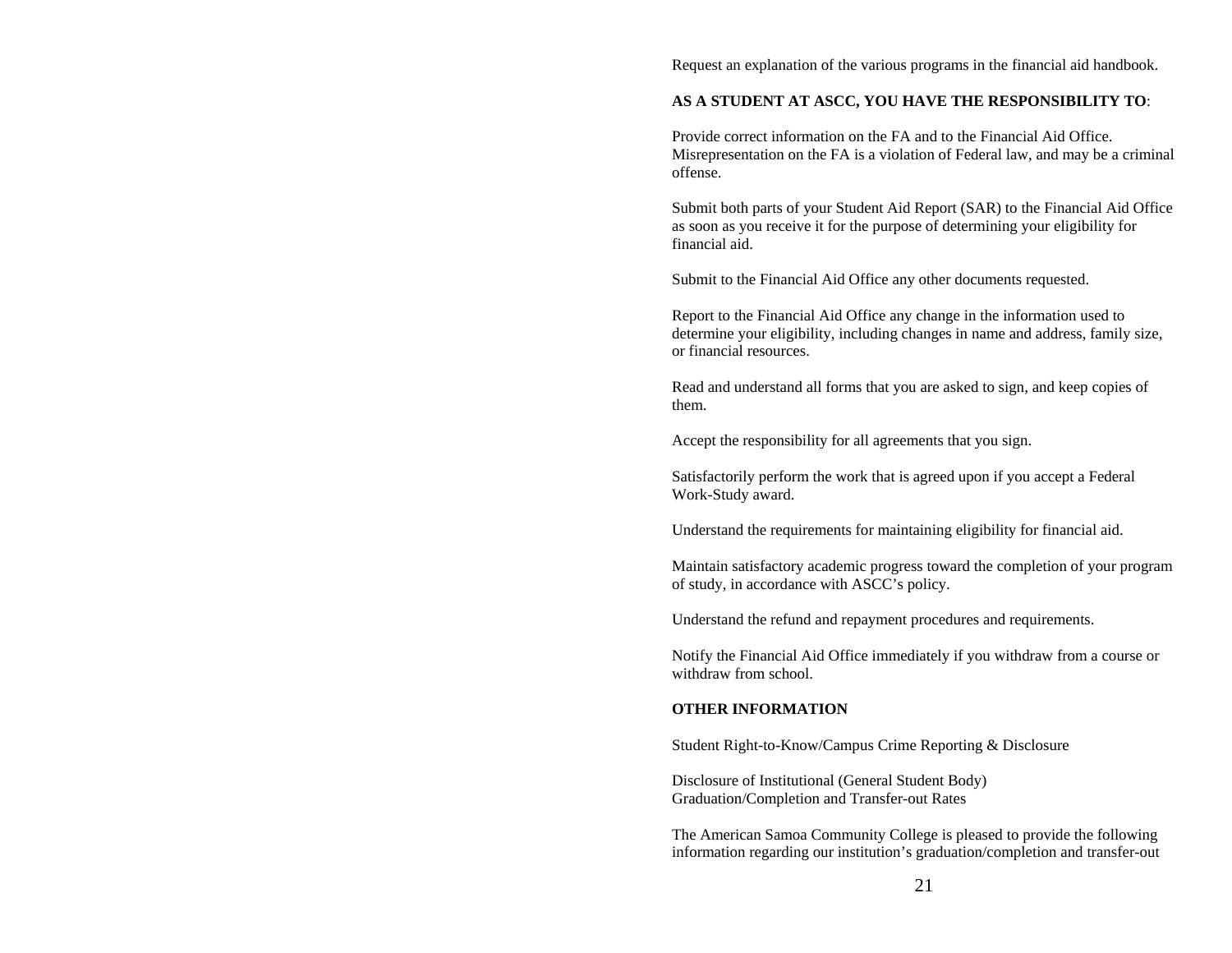rates. The information is provided in compliance with the Higher Education Act of 1965, as amended. The rates reflect the graduation, completion and transferout status of students who enrolled during the 2002-2003 school year and for whom 150% of the normal time-to-completion has elapsed.

During the fall semester of 2002, 255 first-time, full-time, certificate or degreeseeking Undergraduate students entered the American Samoa Community College. After 3 years (i.e., as of August 31, 2005), 29% of these students had graduated from our institution or completed their program and 0% had transferred to other higher education institutions.

Questions related to this report should be directed to Mrs. Tuitasi, Registrar at 699-9155, ext. 317.

While reviewing this information, please bear in mind:

Graduation and transfer-out rates are based on 3 years of attendance that equates to 150% of our longest program.

Graduation and transfer-out rates do not include students who left the school to serve in the armed forces, on official church missions, or in the foreign service of the federal government. Students who died or were totally and permanently disabled are also excluded.

# **Campus Crime Statistics**

The following statistics concern criminal offenses reported to have occurred on the American Samoa Community College campus during the recent years. The statistics are based on the academic year, which includes Fall, Spring, and Summer semesters.

| Fall – Spring – Summer<br>2004 |                | Fall – Spring – Summer<br>2005 |                | Spring 2006             |          |
|--------------------------------|----------------|--------------------------------|----------------|-------------------------|----------|
| <b>Aggravated Assault</b>      | 5              | <b>Aggravated Assault</b>      | 5              | Aggravated<br>Assault   | 3        |
| <b>Burglary</b>                | 3              | <b>Burglary</b>                | 5              | <b>Burglary</b>         | 3        |
| Robbery                        | $\Omega$       | Robbery                        |                | Robbery                 | $\Omega$ |
| Theft                          | $\Omega$       | Theft                          |                | Theft                   | 0        |
| <b>Liquor Violation</b>        | 6              | <b>Liquor Violation</b>        | 6              | <b>Liquor Violation</b> | 9        |
| Drug Violation                 | 3              | Drug Violation                 |                | Drug Violation          | 2        |
| Vandalism                      | $\mathfrak{D}$ | Vandalism                      | 2              | Vandalism               |          |
| <b>Weapon Possession</b>       |                | <b>Weapon Possession</b>       | $\overline{2}$ | Weapon                  | $\Omega$ |
|                                |                |                                |                | Possession              |          |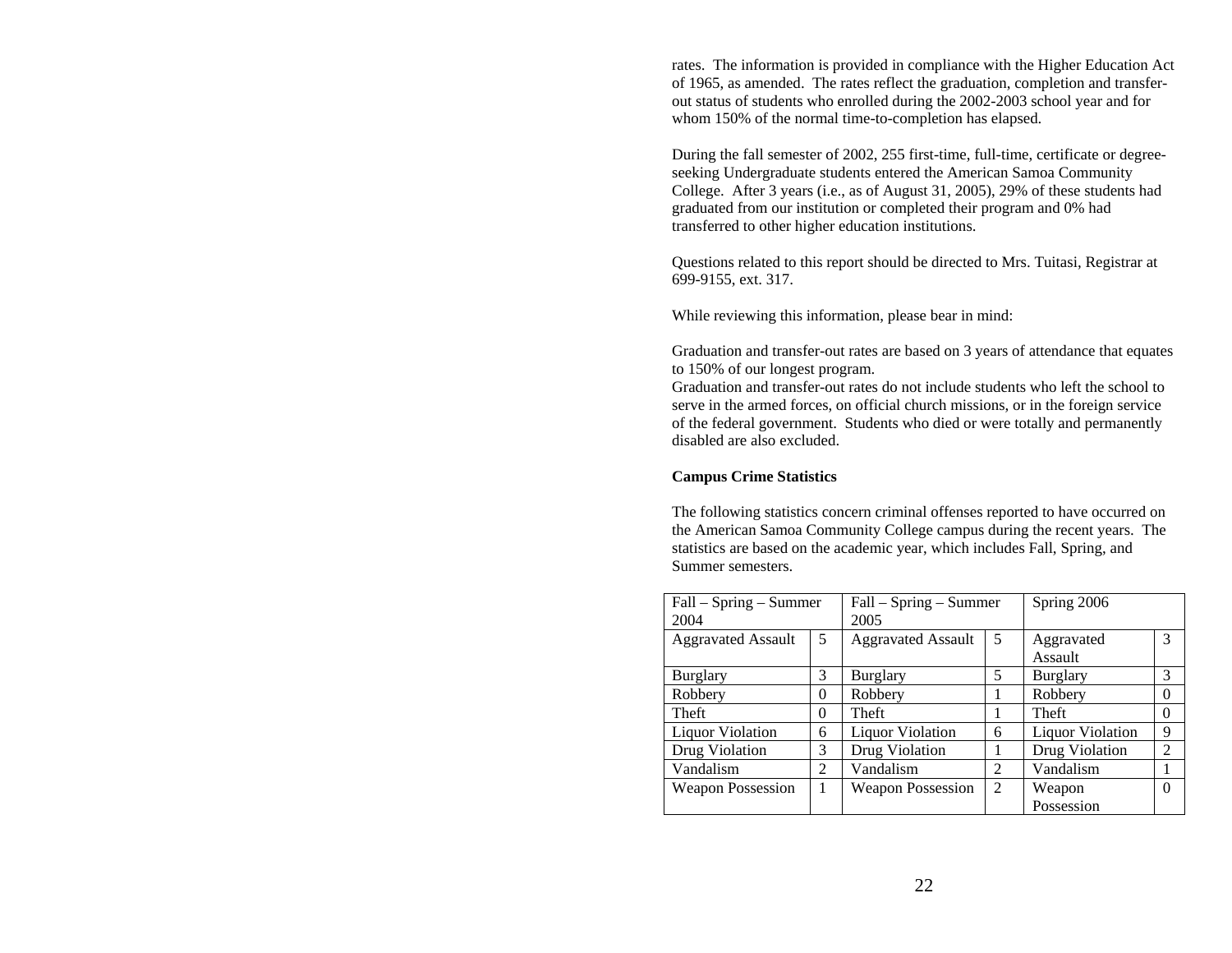Questions related to this report should be directed to the Campus Security Office, ext. 305.

The Financial Aid Office is open from 8:00 a.m. to 4:00 p.m. Monday – Friday. Counselors are available by appointment from 8:00 a.m. to 4:00 p.m. weekdays. Our telephone number is 684-699-9155, exts 312, 313, 314, 324, 395, 443. The fax number is 684-699-2072. Email address is: faid@amsamoa.edu.

## **EXHIBIT A**

## **WITHDRAWAL DATE AND PROCEDURE**

#### **Student Withdrawal and the Return of Pell, ACG, and FSEOG Funds**

 The American Samoa Community College Financial Aid Office (ASCCFAO) requests Title IV funds for qualified recipients under the assumption that the student will attend the entire period of enrollment for which the assistance is awarded. However, if the student withdraws from school before the completion of the enrollment period, the student may no longer be eligible for the full award s/he originally was scheduled to receive. This section contains policies and procedures for determining the student's withdrawal date and the amount of Federal Pell Grant funds, Academic Competitiveness Grant (ACG) funds, and Federal Supplemental Educational Opportunity Grant (FSEOG) funds a student has earned upon withdrawal from school.

## **Withdrawal Date**

The use of the term "withdrawal date" in this policy is only for the purpose of calculating the amount of Pell, ACG, and FSEOG aid earned by the student. In order to determine the student's withdrawal date from school, the student must complete an "Official Withdrawal from ASCC" form. The student (or, in case of emergency, a person designated by the student) initiates the process by acquiring the form from the Admission Office and processes it through the offices listed on the form. The withdrawal process is completed when the student pays for the transaction at the Business Office. The Admission Office then will enter the student's withdrawal information in the student's computerized record.

 In the event the student fails to initiate the withdrawal form as indicated above, the withdrawal date used to compute Pell, ACG, and FSEOG aid earned by the students is established in accordance with the following chart.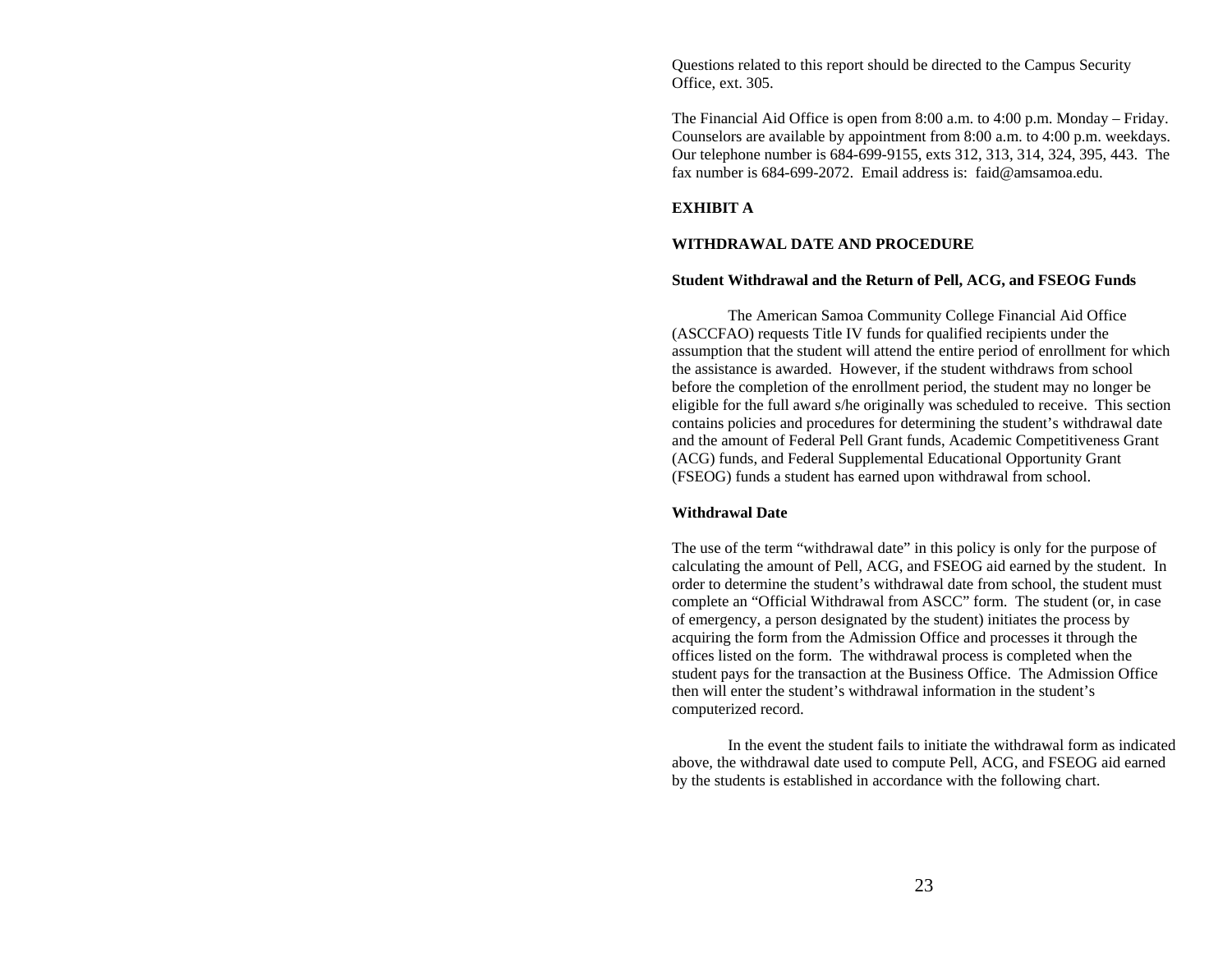| Category                           | <b>Withdrawal Date</b>                 |
|------------------------------------|----------------------------------------|
| Official withdrawal from school    | The earlier of:                        |
|                                    | Date student begins the official       |
|                                    | withdrawal process.                    |
|                                    | Date student otherwise provides        |
|                                    | official notification to the school of |
|                                    | intent to withdraw.                    |
| Unofficial withdrawal from school  | Documented last date of attendance at  |
|                                    | an academically-related event (ASCC    |
|                                    | must document that the activity is     |
|                                    | academically related and that the      |
|                                    | student attended the activity).        |
| Unofficial withdrawal from school  | Case-by-case determination based on    |
| (student fails to begin withdrawal | consideration of circumstances (e.g.,  |
| process due to illness, accident,  | date of accident or personal loss).    |
| grievous personal loss, or other   |                                        |
| circumstances beyond the student's |                                        |
| control)                           |                                        |
| Failure to return from an approved | Beginning date of approved leave of    |
| leave of absence                   | absence.                               |
| Expulsion                          | Effective date of expulsion.           |

# **Refund Policy**

Once a withdrawal date has been determined, the Financial Aid Office computes the amount earned by the student using the formula stated in section 3. Any Pell, ACG and/or FSEOG already disbursed that exceeds the amount earned by the student must be returned to the U. S. Department of Education (ED). The Financial Aid Office notifies the student in writing to return the excess funds to the ASCC Business Office for final disposition to ED. In addition, a copy of the notification letter is sent to Business Office Accounts Receivable (BOAC) to debit the student's account for the amount owed to the Pell, ACG, and/or FSEOG program(s).

 In contrast, if the amount already disbursed to the student is less than the amount earned, the student is eligible to receive a post-withdrawal disbursement.

# **Financial Aid Earned – Calculation**

The steps to determine the amount of financial aid earned when a student withdraws from school are as follows:

Step 1) Establish the "withdrawal date" in accordance with the chart in section 1(withdrawal date).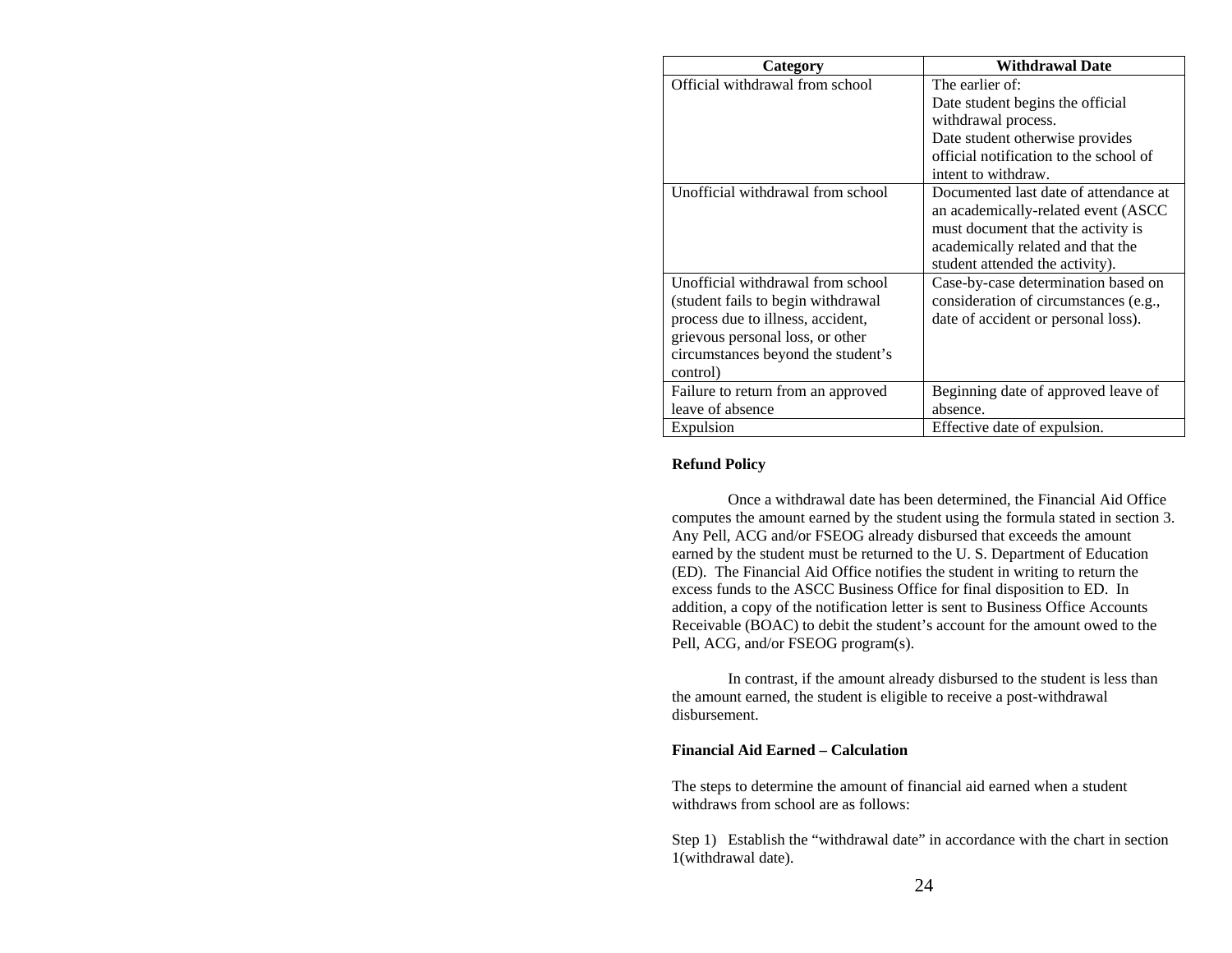Example: September 29 for Fall Semester 2008

Step 2) Establish the "payment period start date" (the first date of instructions for the semester as published in the ASCC Catalog).

Example: August 18 for Fall Semester 2008

Step 3) Establish the "payment period end date" (the final date of the semester as published in the ASCC Catalog).

Example: December 4 for Fall Semester 2008

Step 4) Determine the number of calendar days the student completed in the semester.

 Example: From August 18 (semester start date) to September 29 (withdrawal date) equals 43 calendar days.

Step 5) Determine the "percentage of payment period completed" by the student as follows:

Enter total calendar days completed from Step 4.

Determine number of calendar days in the semester. In the example, from August 18, 2008 (start of semester) to December 4, 2008 (end of semester) is 109 calendar days.

Divide the number of calendar days completed in Step 5(1), above, by the number of calendar days in the semester, in Step 5(2), above, to determine the percentage of the payment period completed by the student before withdrawing from school. In the example the student has completed 39.5% of the semester. (43 days completed divided by 109 days in the semester  $=$ 39.449%; rounded up to 39.5%; the percentage must be calculated to 3 decimal places, with the third decimal place rounded if the fourth decimal place is 5 or above).

Note: If the resulting amount is less than or equal to 60%, use the calculated percentage in Step 6, below. If the amount is greater than 60% (with or without rounding) the student has earned the full amount of Pell, ACG, FSEOG, and/or TEACH funds awarded, and Steps 6 and 7 are not necessary.

Step 6) Determine the total Pell Grant, ACG, and FSEOG aid the student has earned during the semester. For the 2008-09 award year, a full-time student with an Expected Family Contribution of zero, taking at least 12 credits is awarded \$2,365.50 Pell plus \$375 ACG plus \$100 FSEOG for a total of \$2,840.50 each semester. If Pell, ACG, and/or FSEOG aid has been disbursed in advance to the student, the amount disbursed is added to the amount remaining to be disbursed to determine the total award for the semester. For example, if \$100 of FSEOG was disbursed to the student at the beginning of the